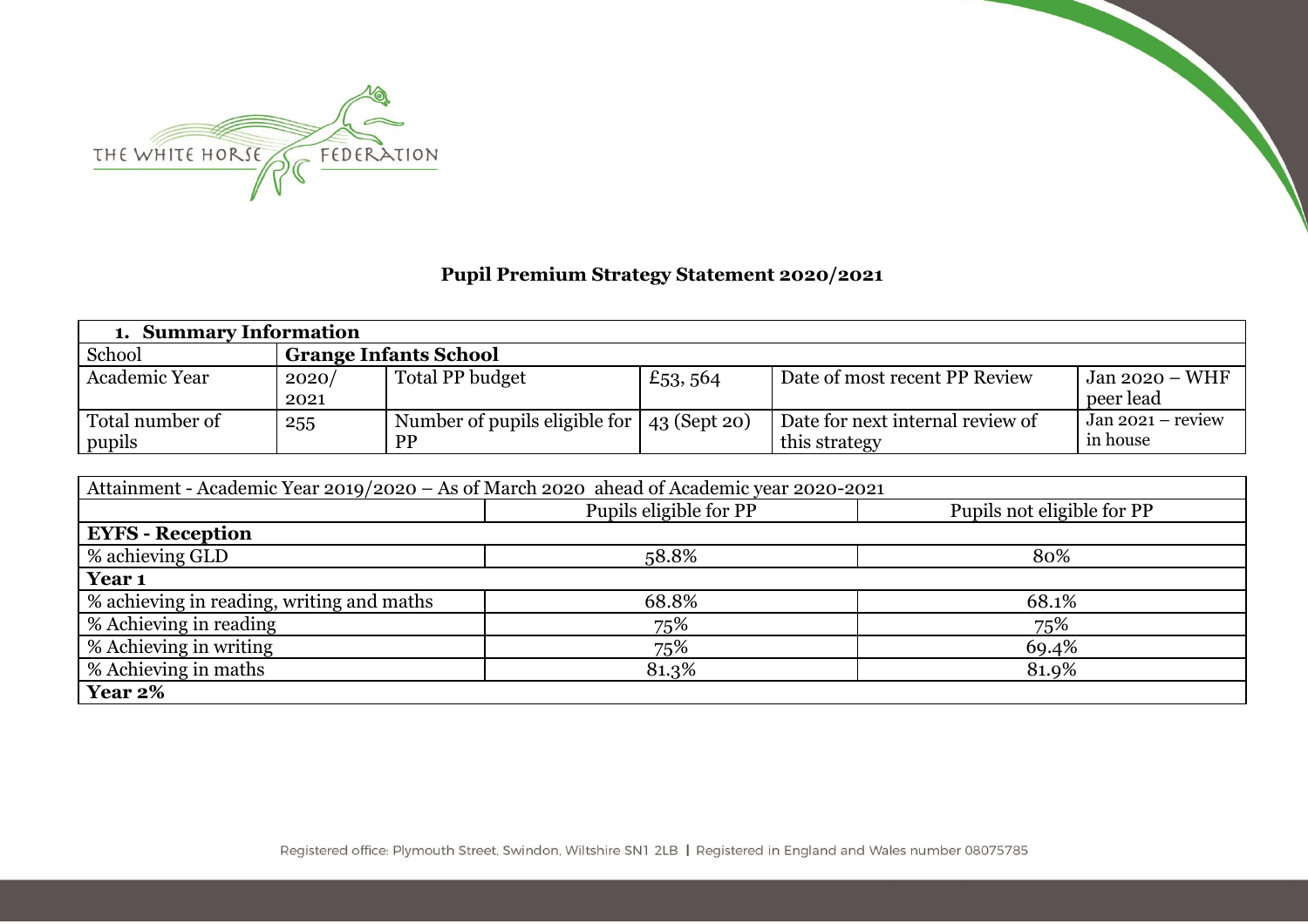

| \% achieving in reading, writing and maths | 53.3% | 72.5% |
|--------------------------------------------|-------|-------|
| \% Achieving in reading                    | 60%   | 79.7% |
| <b>% Achieving in writing</b>              | 53.3% | 81.2% |
| <b>% Achieving in maths</b>                | 60%   | 82.6% |

|             | 2. Barriers to future attainment (for pupils eligible for PP, including high ability)                                              |  |  |  |  |  |
|-------------|------------------------------------------------------------------------------------------------------------------------------------|--|--|--|--|--|
|             | In-school barriers (issues to be addressed in school, such as poor oral language skills)                                           |  |  |  |  |  |
| A.          | Poor communication/ oral skills including speech and language development and listening skills due to lack of reading              |  |  |  |  |  |
|             | behaviours.                                                                                                                        |  |  |  |  |  |
| <b>B.</b>   | Individuals social and emotional needs with a particular focus on social interactions and awareness of others.                     |  |  |  |  |  |
| $C_{\cdot}$ | Previous learning is not embedded and recall is not consistently accurate in lower attainers. A focus will be to continue to close |  |  |  |  |  |
|             | the gap with peers in reading, writing, math and phonics.                                                                          |  |  |  |  |  |
| D.          | Further gaps in learning due to school closures and home learning with a particular impact on writing and phonics.                 |  |  |  |  |  |
|             | External barriers (issues which also require action outside school, such as low attendance rates)                                  |  |  |  |  |  |
|             | Attendance and Lateness of individual children                                                                                     |  |  |  |  |  |
|             | Parental understanding of Pupil Premium and provision and how this can help children in school.                                    |  |  |  |  |  |

## **3. Desired outcomes**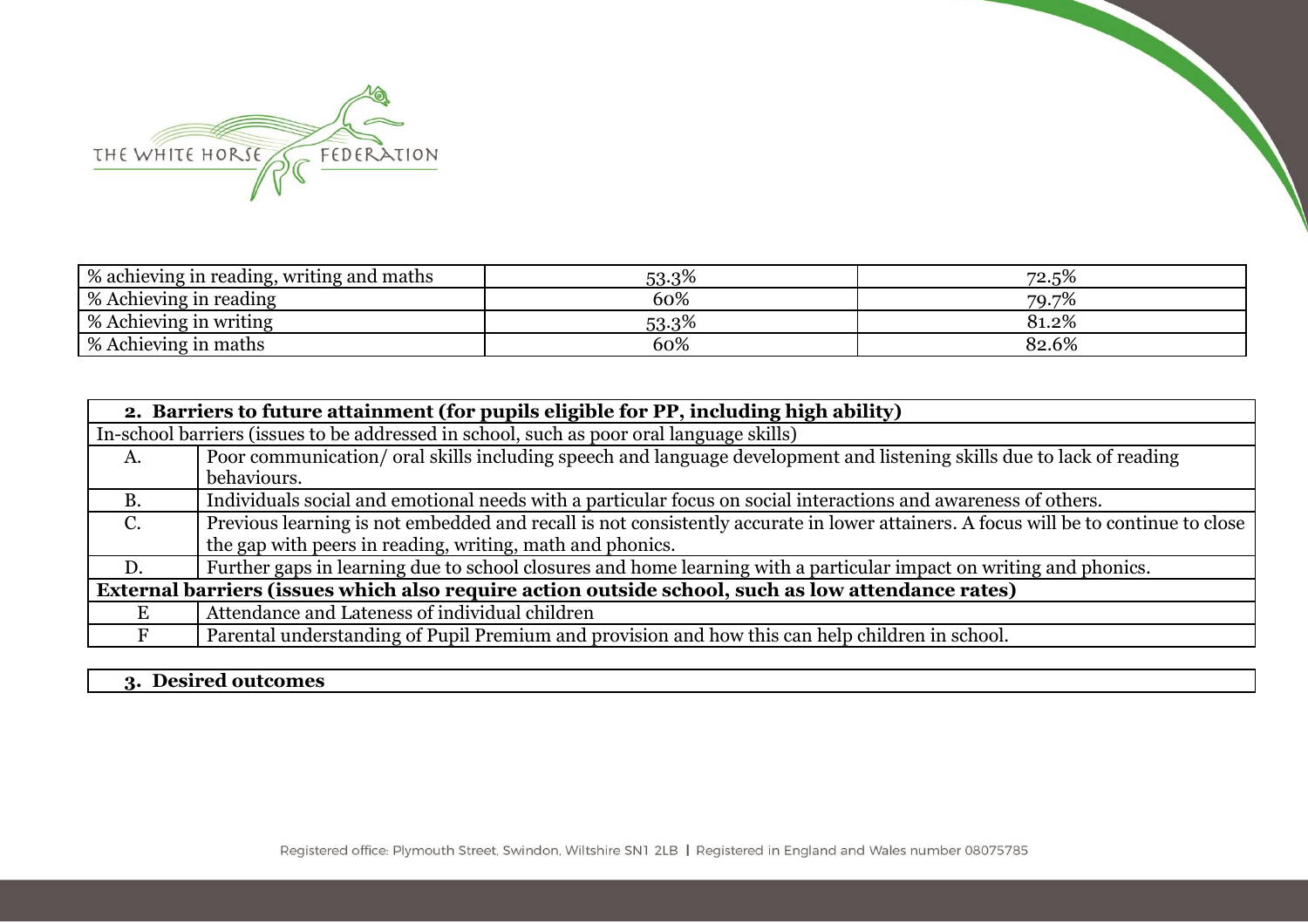

|           | Desired outcomes and how they will be                                                                                                                                                                                                                                                                                    | <b>Success Criteria</b>                                                                                                                                                                                                                                                                                                                                                                                                                                                                                                                                                                                                                     |
|-----------|--------------------------------------------------------------------------------------------------------------------------------------------------------------------------------------------------------------------------------------------------------------------------------------------------------------------------|---------------------------------------------------------------------------------------------------------------------------------------------------------------------------------------------------------------------------------------------------------------------------------------------------------------------------------------------------------------------------------------------------------------------------------------------------------------------------------------------------------------------------------------------------------------------------------------------------------------------------------------------|
|           | measured                                                                                                                                                                                                                                                                                                                 |                                                                                                                                                                                                                                                                                                                                                                                                                                                                                                                                                                                                                                             |
| A.        | Quality first teaching including daily vocabulary<br>lessons to support language acquisition.<br>Talk boost interventions and speech/language<br>interventions to support language development of<br>children.                                                                                                           | • Levels of communication for all pupils will be increased including the<br>use of age appropriate vocabulary, understanding and grammatical<br>language use. This language will be explicit to what is being taught<br>during lessons to make it purposeful.<br>Early talk boost interventions to support language development of<br>children.<br>Nuffield speech and language intervention to be used with our EYFS<br>children to support language development.<br>• Language rich environment which is used effectively to support<br>children's learning. Use of sentence stem's in classrooms for<br>individual lessons and subjects. |
| <b>B.</b> | Children will access the zones of regulation<br>resources and intervention to support social and<br>emotional needs enabling children to be in a<br>better learning place.<br>ELSA support for some individuals where<br>required and pupil voice completed regularly.<br>Regular use of 3 houses to support children to | Children will be able to articulate their feelings to adults and will be<br>supported to implement strategies to enable them to manage their<br>emotional needs and resilience with greater independence.<br>Pupils will feel like they belong and will be able to develop their<br>emotional maturity.<br>Due to children being able to articulate their feelings, they are<br>therefore ready to learn and will make their own level of<br>development. Those identified as ARE will achieve this.                                                                                                                                        |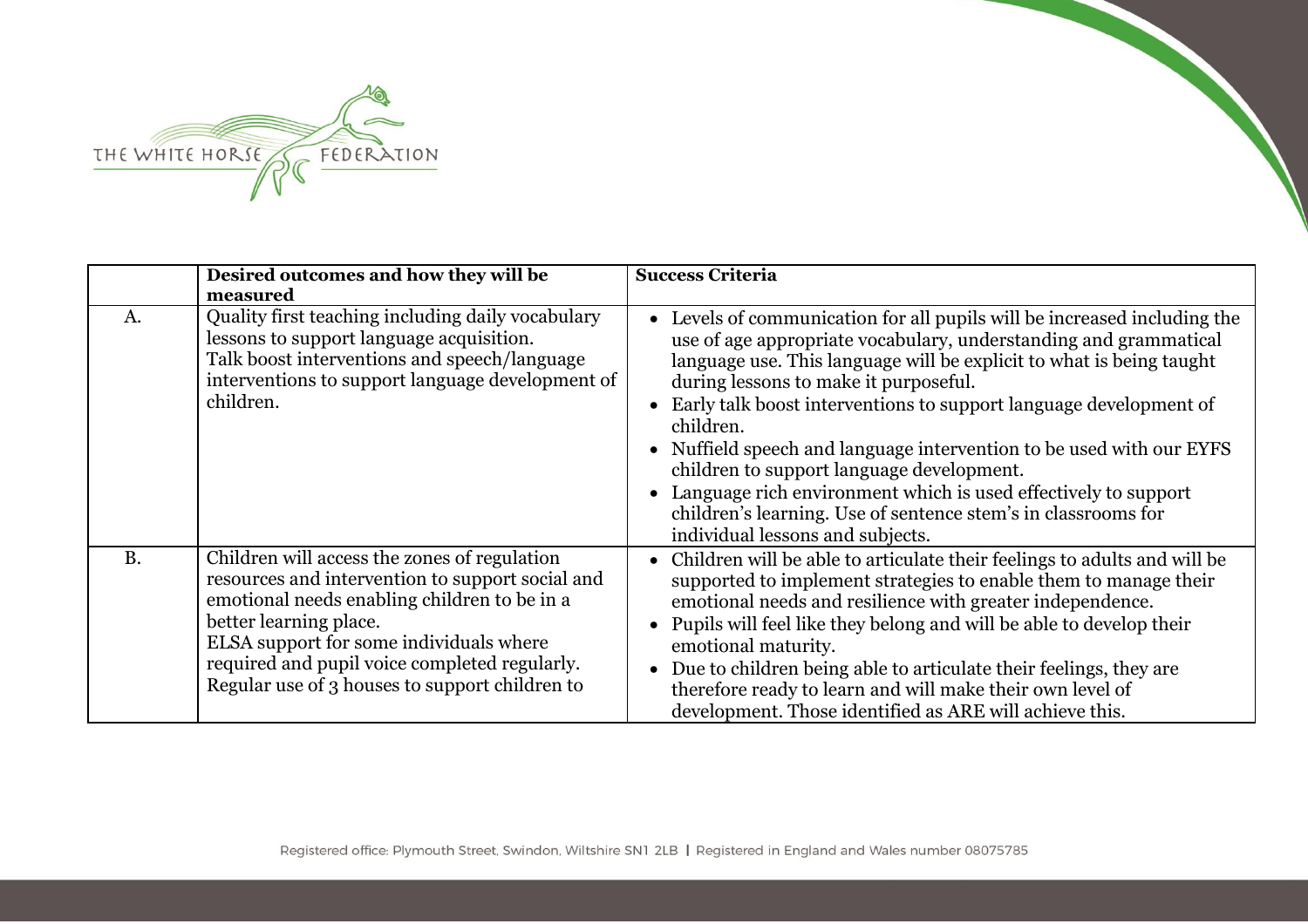

|             | have a voice and feel listen to and able to speak<br>out.                                                                                                                                                                                        |                                                                                                                                                                                                                                                                                                                                                                                                       |
|-------------|--------------------------------------------------------------------------------------------------------------------------------------------------------------------------------------------------------------------------------------------------|-------------------------------------------------------------------------------------------------------------------------------------------------------------------------------------------------------------------------------------------------------------------------------------------------------------------------------------------------------------------------------------------------------|
| $C_{\cdot}$ | Quality First Teaching is available to all children.<br>Planning lesson sequences demonstrate clear<br>learning journeys. Where necessary, pupils will<br>experience pre-teaching in preparation for recall<br>and building on previous learning | Children will make expected or exceeding progress to continue to<br>$\bullet$<br>close the gaps with their peers in all subjects. This will be seen<br>through: internal assessments, learning walks, observations and<br>pupil books which will show consistent progress from starting<br>points.<br>Pupils are able to articulate and demonstrate their previous and<br>new learning with accuracy. |
| D.          | To provide a blended curriculum in order to<br>address gaps from previous year groups learning<br>and aid children's return to school.                                                                                                           | Children feel safe, secure and supported, identified through pupil<br>voice.<br>Children will re-establish relationships with each other and staff<br>$\bullet$<br>and routines around school.<br>Pupil progress meetings will be an opportunity to discuss, monitor<br>and address gaps in learning due to lockdown.                                                                                 |
| E           | Attendance of all Pupils to at least meet National<br>Average for disadvantaged children.                                                                                                                                                        | Attendance gap diminished between Pupil Premium and Non-Pupil<br>$\bullet$<br>Premium pupils. Pupil Premium attendance to be in line with<br>national average.<br>Monitoring systems in place, show immediate action taken place<br>$\bullet$<br>with parents if children's attendance drops below 94%.                                                                                               |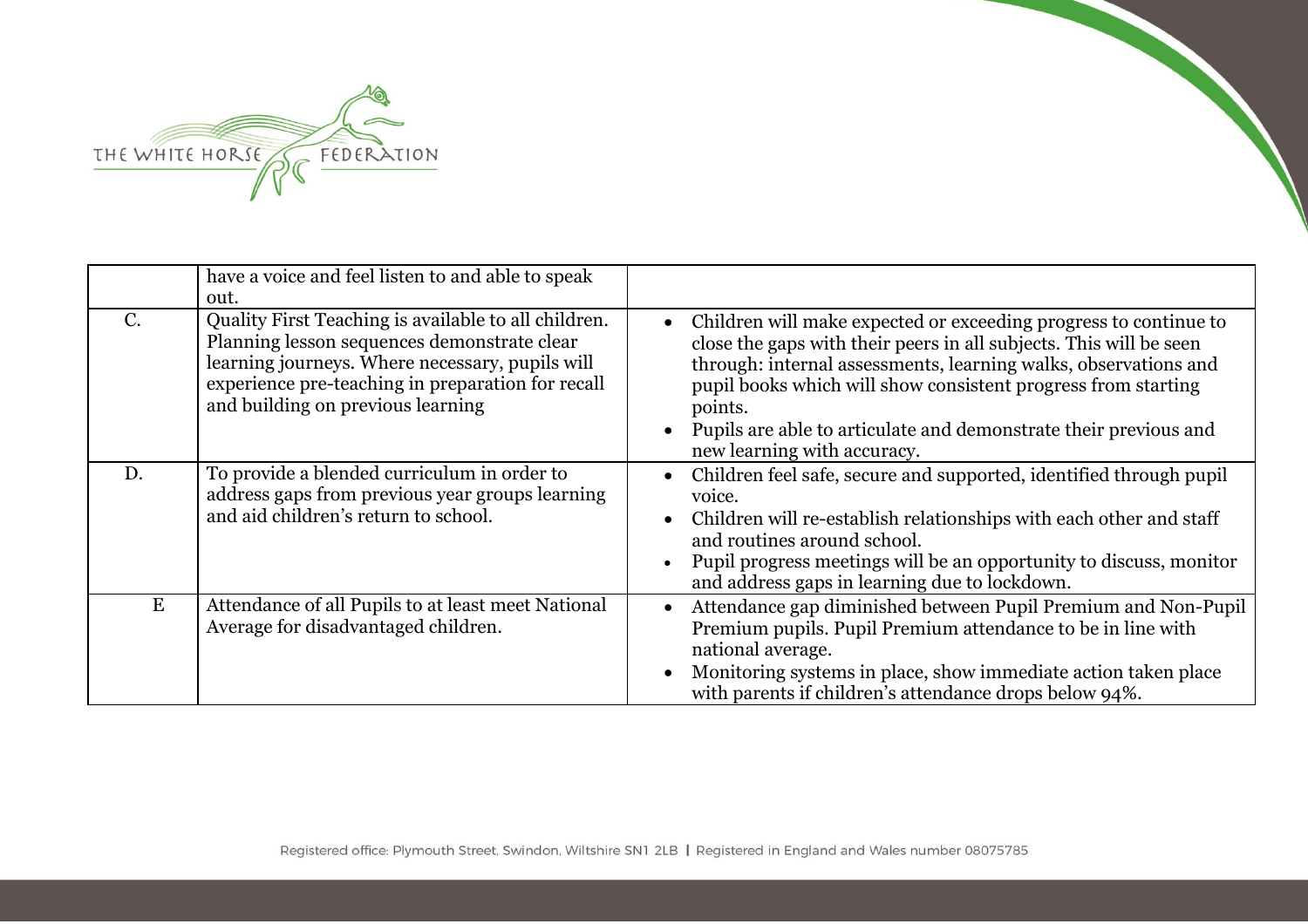

|                                                                                                                        | Attendance monitoring of late arrival concerns referred to the<br>EWO, in order to target and offer support where necessary.                                                                |
|------------------------------------------------------------------------------------------------------------------------|---------------------------------------------------------------------------------------------------------------------------------------------------------------------------------------------|
| Parents to have a clearer understanding of Pupil<br>premium, how it supports their child and the<br>impact of funding. | Parents have a clear understanding of what Pupil Premium funding<br>is and how it will support children in school.<br>Parental engagement in uptake of Pupil Premium has been<br>increased. |

| 4. Planned Expenditure             |                                  |                                                              |                                                |                   |                                            |
|------------------------------------|----------------------------------|--------------------------------------------------------------|------------------------------------------------|-------------------|--------------------------------------------|
| Academic Year                      | 2020-2021                        |                                                              |                                                |                   |                                            |
|                                    |                                  |                                                              |                                                |                   |                                            |
| <b>Quality of Teaching for All</b> |                                  |                                                              |                                                |                   |                                            |
| <b>Desired outcome</b>             | <b>Chosen</b><br>action/approach | What is the<br>evidence and<br>rationale for this<br>choice? | How will you ensure it is<br>implemented well? | <b>Staff lead</b> | When will you<br>review<br>implementation? |
| Pupil Premium                      | Quality first teaching           | There is still a gap in                                      | Termly progress meetings,                      | SLT and class     | Termly                                     |
| children make the                  | for all pupils $-100\%$          | core subjects. This                                          | provision mapping and                          | teachers          |                                            |
| same amount of                     | of teaching is                   | difference in                                                | inclusion management will                      |                   |                                            |
| progress as non PP                 | deemed good.                     | attainment between                                           | be used to record and                          |                   |                                            |
| children to fulfil their           |                                  | PP children and non                                          | evaluate the effectiveness of                  |                   |                                            |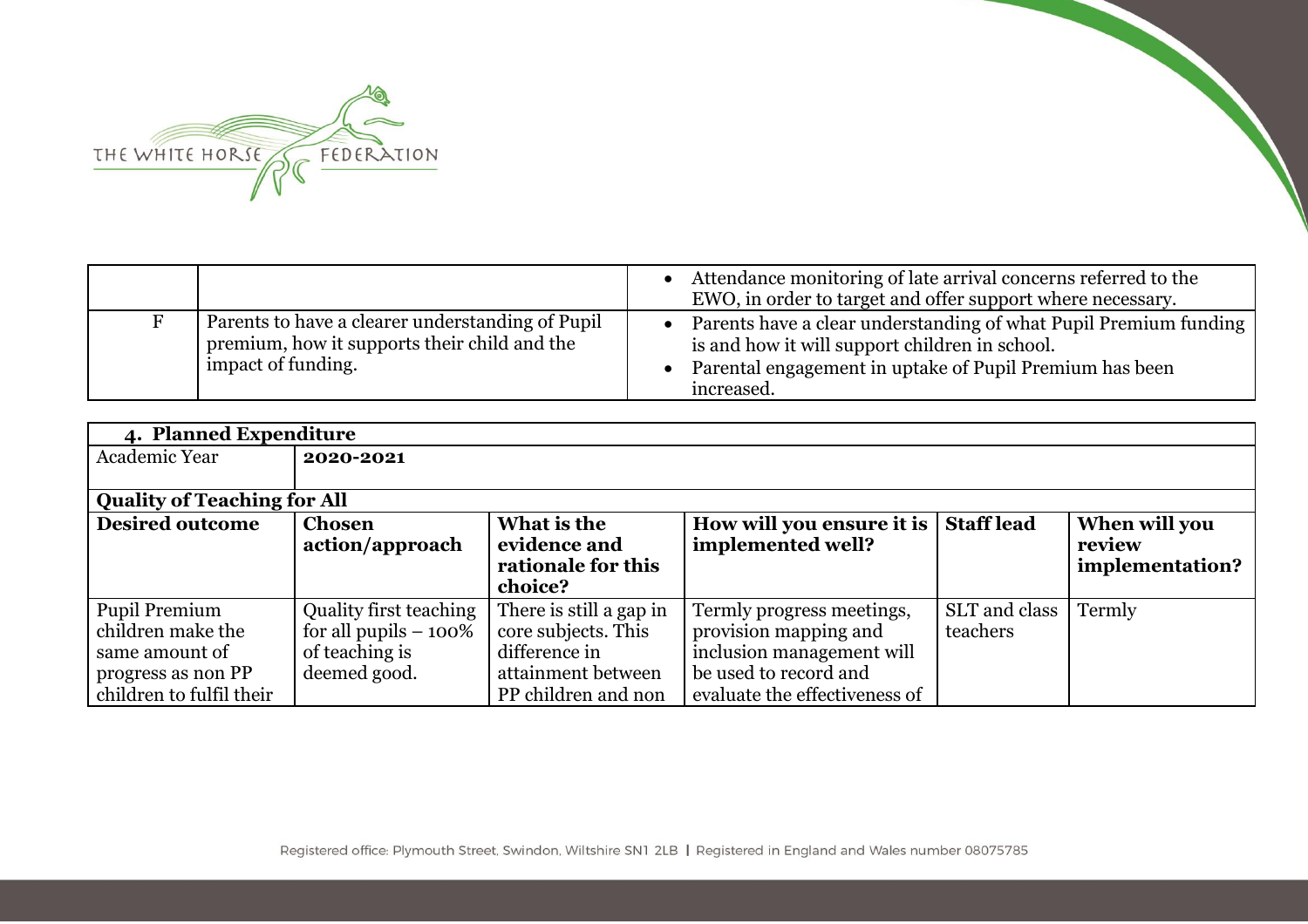

| academic potential   | TA support             | PP children is                | interventions, quality of      |  |
|----------------------|------------------------|-------------------------------|--------------------------------|--|
| based on relative    | (including)            | diminishing and               | teaching and what impact       |  |
| starting points.     | interventions) for     | continues to do so.           | these are having on            |  |
|                      | every year group to    |                               | children's attainment and      |  |
| To continue to       | support the needs of   | <b>Quality first teaching</b> | progress.                      |  |
| diminish the gap     | the children           | for all pupils by             |                                |  |
| between PP children  |                        | teachers either whole         | Lesson observations,           |  |
| and Non-PP children. | Pupils to have more    | class or groups will          | learning walks, book           |  |
|                      | opportunities to use   | improve learning              | scrutiny's and progress data   |  |
|                      | feedback by teachers,  | (Learning walks,              | will be used to triangulate    |  |
|                      | written or oral, to    | observations,                 | effectiveness of quality first |  |
|                      | improve attainment     | progress data etc)            | teaching and interventions     |  |
|                      | – first quality        |                               | in all classrooms (see         |  |
|                      | teaching               |                               | monitoring schedule)           |  |
|                      |                        |                               |                                |  |
|                      | Parents to be          |                               | Intervention groups will be    |  |
|                      | provided with clear    |                               | recorded on inclusion          |  |
|                      | information on how     |                               | management documents or        |  |
|                      | to support their child |                               | on 100 day plans and will be   |  |
|                      | at home and how        |                               | adjusted accordingly (from     |  |
|                      | their child is         |                               |                                |  |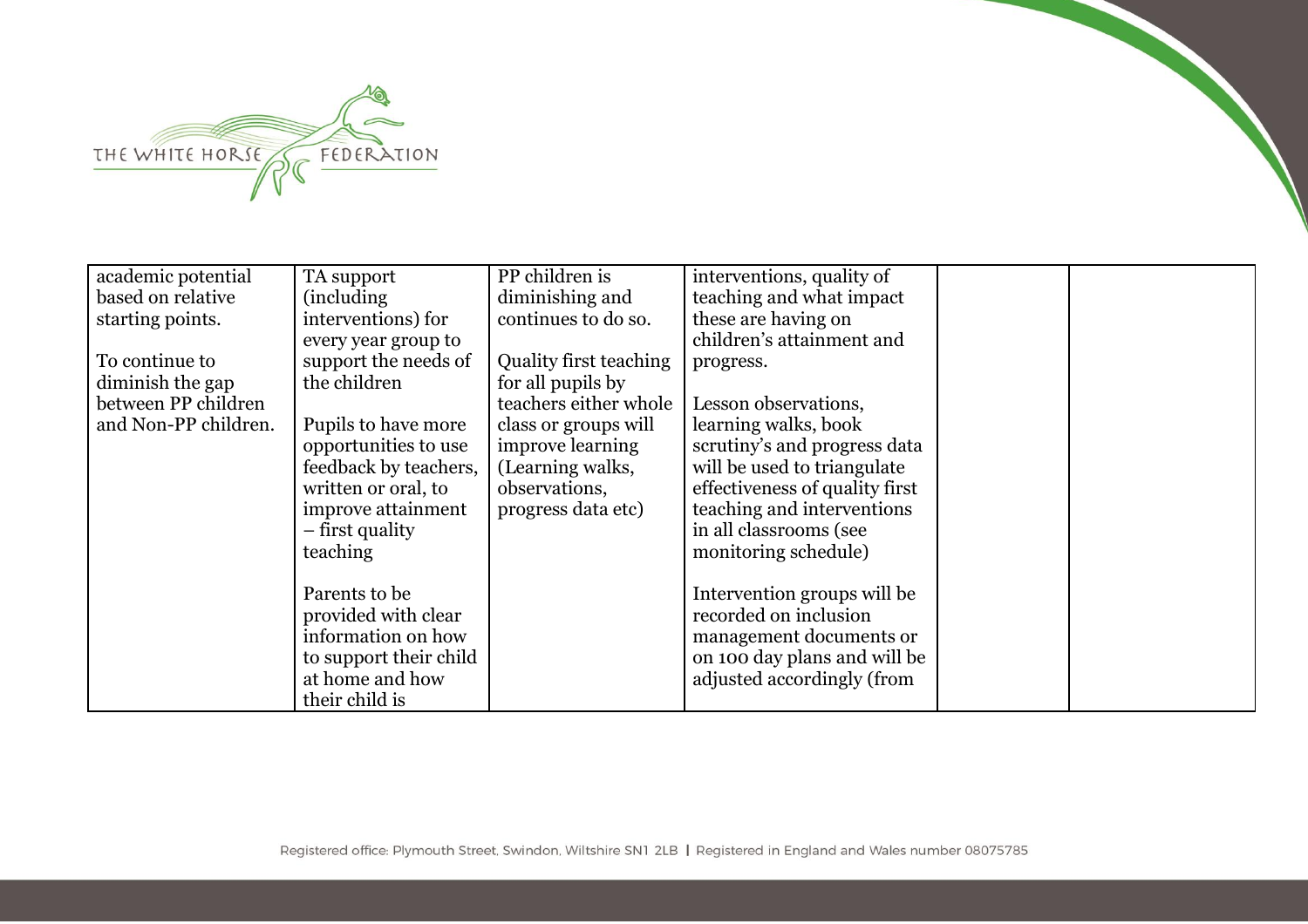

|                                                                               | progressing in<br>school.                                                                                                    |                                                                                                   | data capture and needs of<br>pupils)                                                                                                               |                                 |                                         |
|-------------------------------------------------------------------------------|------------------------------------------------------------------------------------------------------------------------------|---------------------------------------------------------------------------------------------------|----------------------------------------------------------------------------------------------------------------------------------------------------|---------------------------------|-----------------------------------------|
| To raise % of<br>disadvantaged<br>children achieving<br>ARE in maths, reading | Resources tailored to<br>the needs of the<br>children – tablets,<br>computer apps,                                           | To ensure that pupil<br>premium children<br>make the same<br>amount of progress                   | Tracking of entry and exit<br>results of interventions used<br>through the use of the<br>inclusion management                                      | <b>SLT</b><br>Class<br>teachers | Termly<br>6 weekly when<br>intervention |
| and writing to at least<br>meet 70% of these<br>children.                     | inclusion boxes,<br>interventions,<br>vocabulary sessions,<br>text led approach to<br>writing and reading,<br>guided reading | as their peers and<br>make significant<br>progress based on<br>their relative starting<br>points. | document.<br>Data from pupil progress<br>meetings.<br>Lesson observations, book                                                                    |                                 | finishes.                               |
|                                                                               | system to be phonic<br>based.<br>Dedicated Pupil<br>premium/lowest                                                           | Reading for<br>enjoyment has been<br>proven to rapidly<br>increase a child's<br>vocabulary and    | scrutiny's, learning walks<br>and progress data (including<br>reading, math and spelling<br>ages) will be used to<br>triangulate the effectiveness |                                 |                                         |
|                                                                               | 20% interventions<br>targeted at<br>improving reading<br>and phonics for those                                               | therefore raise their<br>academic standards<br>in reading and<br>writing.                         | of quality first teaching and<br>interventions in all<br>classrooms (see monitoring)<br>schedule)                                                  |                                 |                                         |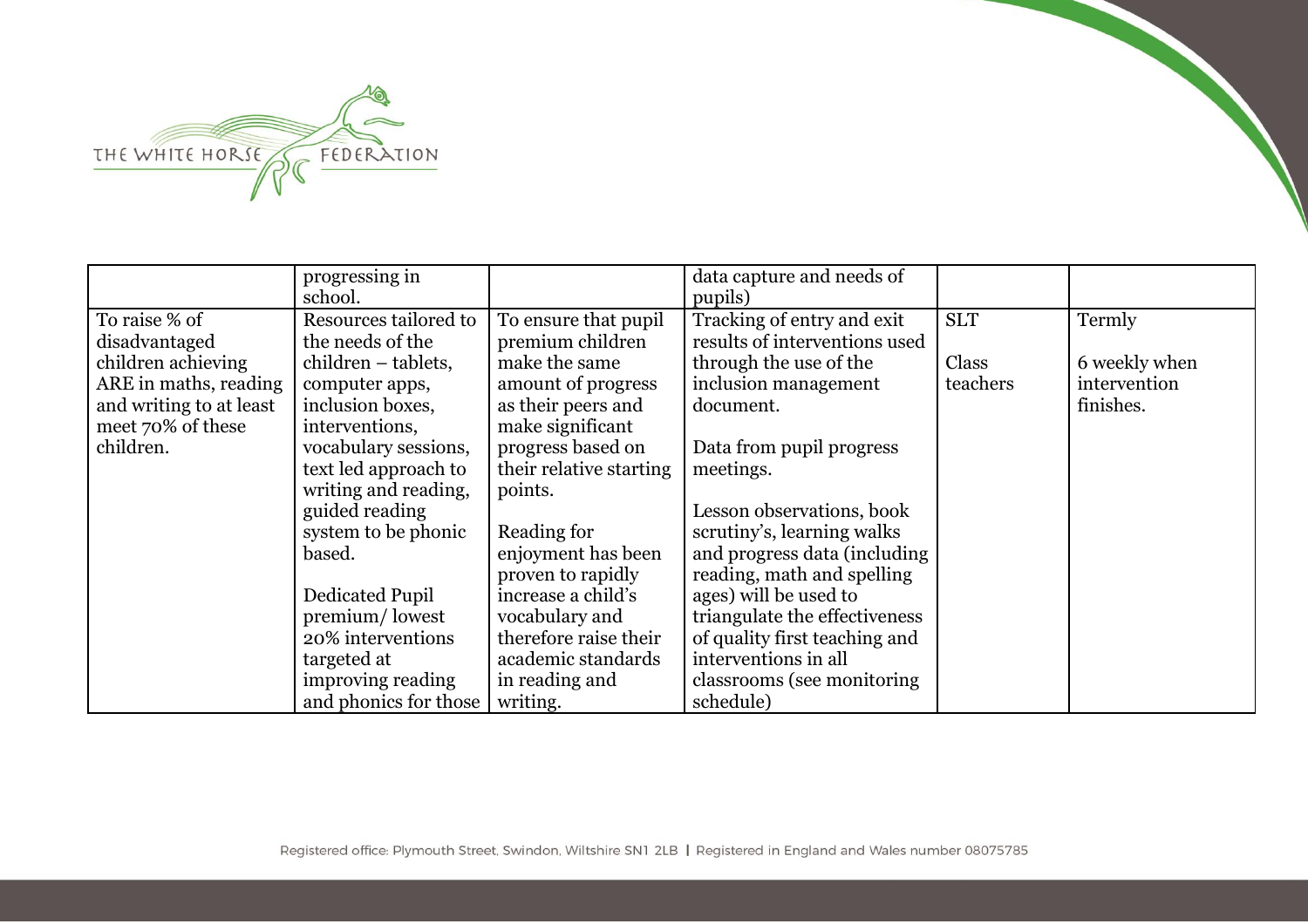

|                                                                       | pupil premium<br>children who require<br>this support.<br>Quality first teaching<br>for all pupils $-100\%$<br>of teaching is<br>deemed good.<br>TA support<br><i>(including)</i><br>interventions) for<br>every year group to<br>support the needs of<br>the children. | Pupil Premium<br>children are not at a<br>disadvantage for<br>access to quality texts<br>to support their<br>achievement. |                                                                                                                           |                                 |                                                     |
|-----------------------------------------------------------------------|-------------------------------------------------------------------------------------------------------------------------------------------------------------------------------------------------------------------------------------------------------------------------|---------------------------------------------------------------------------------------------------------------------------|---------------------------------------------------------------------------------------------------------------------------|---------------------------------|-----------------------------------------------------|
| To raise the % of<br>disadvantaged<br>children achieving<br>GLD (70%) | <b>Experienced EYFS</b><br>practitioner<br>appointed as EYFS<br>lead.                                                                                                                                                                                                   | To ensure that pupil<br>premium children<br>make the same<br>amount of progress<br>as their peers and<br>make significant | Tracking of entry and exit<br>results of interventions used<br>through the use of the<br>inclusion management<br>document | <b>SLT</b><br>Class<br>teachers | Termly<br>6 weekly when<br>intervention<br>finishes |

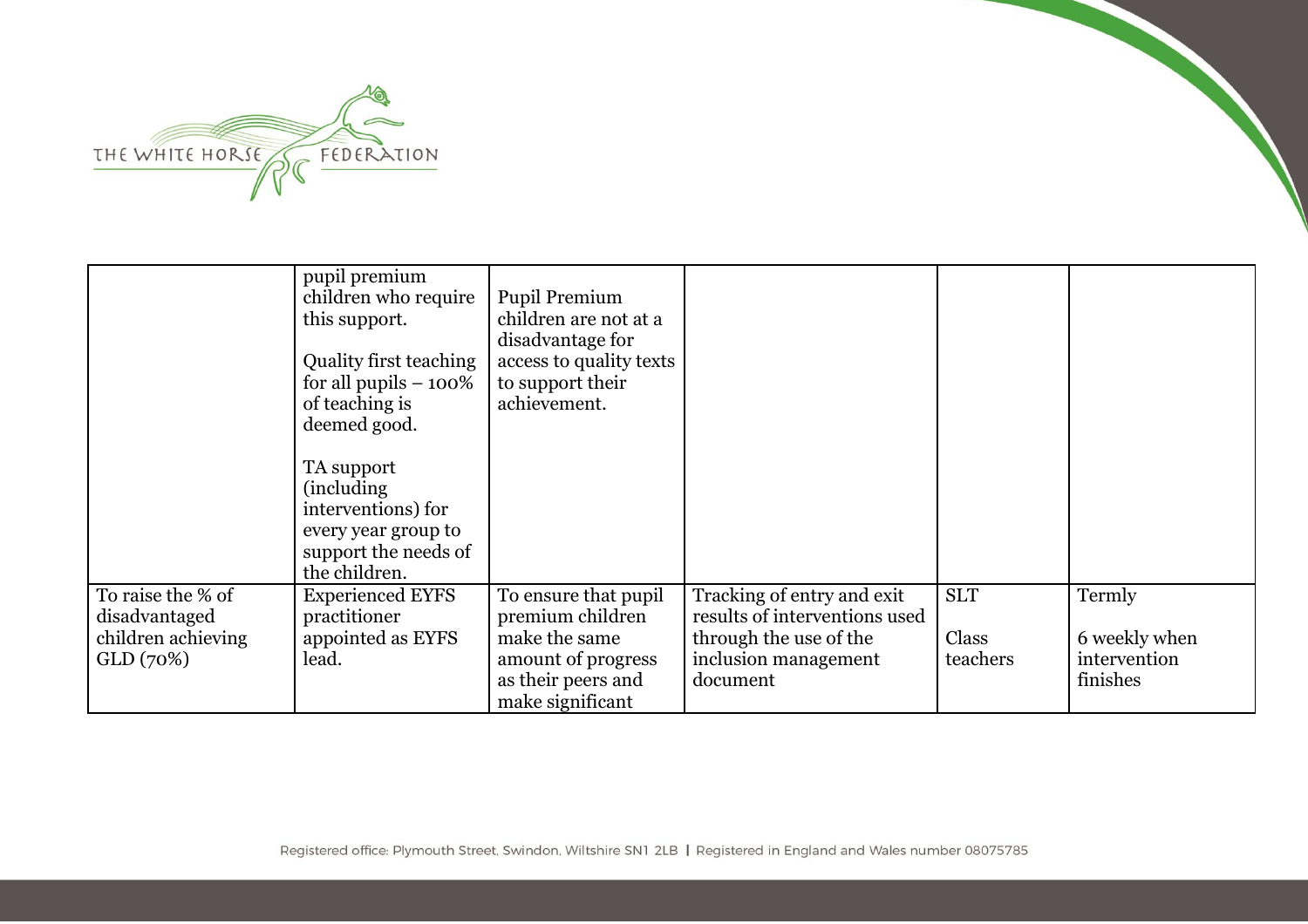

| Speech and language       | progress based on       | Data from speech and         |  |
|---------------------------|-------------------------|------------------------------|--|
| support for children      | their relative starting | language support and         |  |
| $-$ training for          | points.                 | Helicopter stories           |  |
| teachers and TA's to      |                         | interventions recorded to    |  |
| deploy intervention       | To enable pupils to     | show impact of intervention. |  |
| effectively.              | be able to apply their  |                              |  |
|                           | phonics knowledge       |                              |  |
| Helicopter stories        | to reading and          |                              |  |
| introduced to             | writing.                |                              |  |
| develop language          |                         |                              |  |
| acquisition and           |                         |                              |  |
| improve working           |                         |                              |  |
| memory.                   |                         |                              |  |
|                           |                         |                              |  |
| <b>EYFS</b> framework and |                         |                              |  |
| observation training      |                         |                              |  |
| to develop                |                         |                              |  |
| understanding of          |                         |                              |  |
| staff to ensure           |                         |                              |  |
| teaching is nothing       |                         |                              |  |
|                           |                         |                              |  |
| less than good and        |                         |                              |  |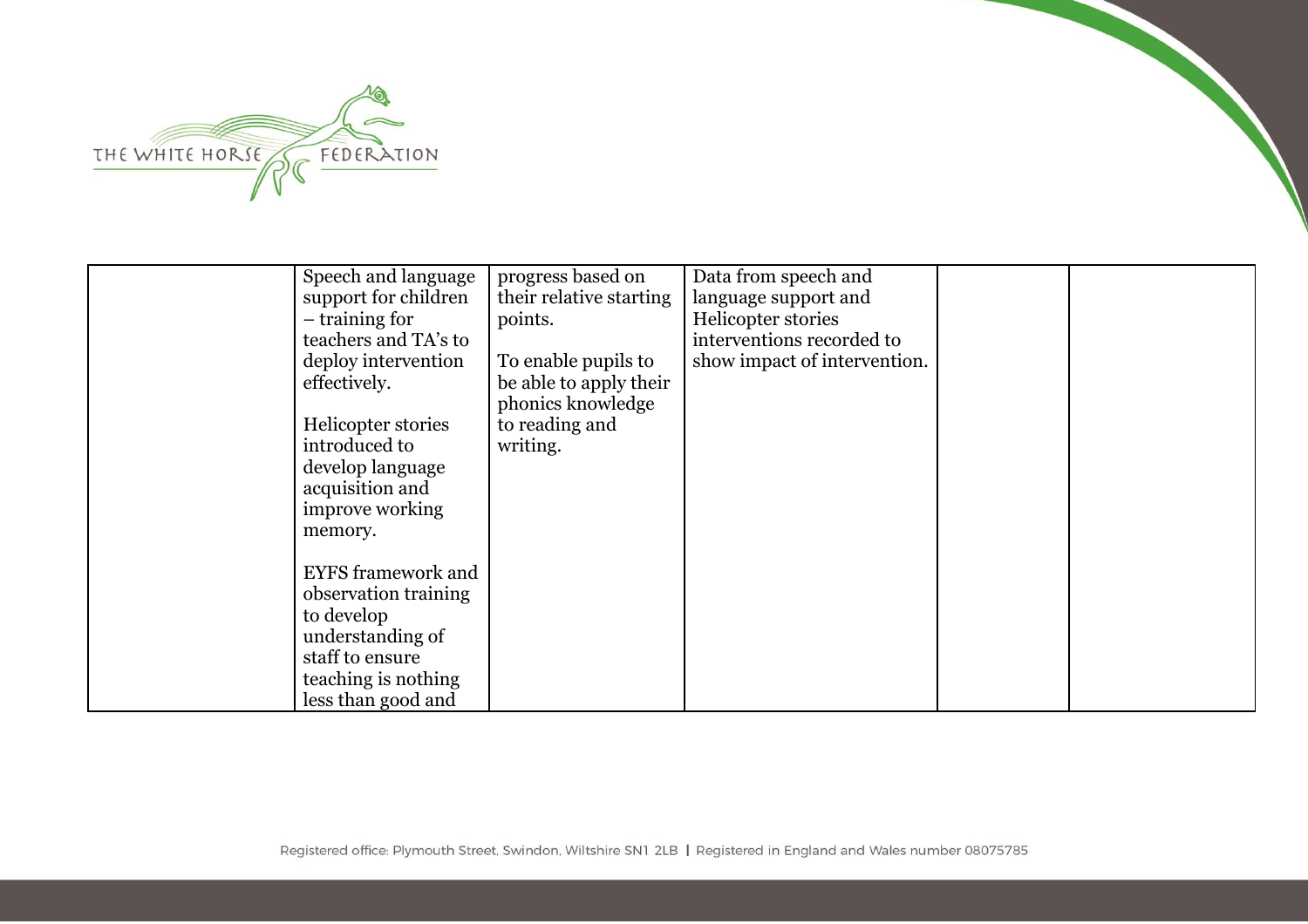

| high quality<br>observations take<br>place.                                                                                                       |  |  |
|---------------------------------------------------------------------------------------------------------------------------------------------------|--|--|
| Indoor and outdoor<br>provision to include<br>high quality<br>challenges in the 7<br>prime areas linked to<br>the text being taught<br>in school. |  |  |
| Introduction of<br>paired reading and<br>home readers to be<br>linked to phonic<br>phase of children to<br>support learning.                      |  |  |
| Vocabulary teaching<br>sessions which are                                                                                                         |  |  |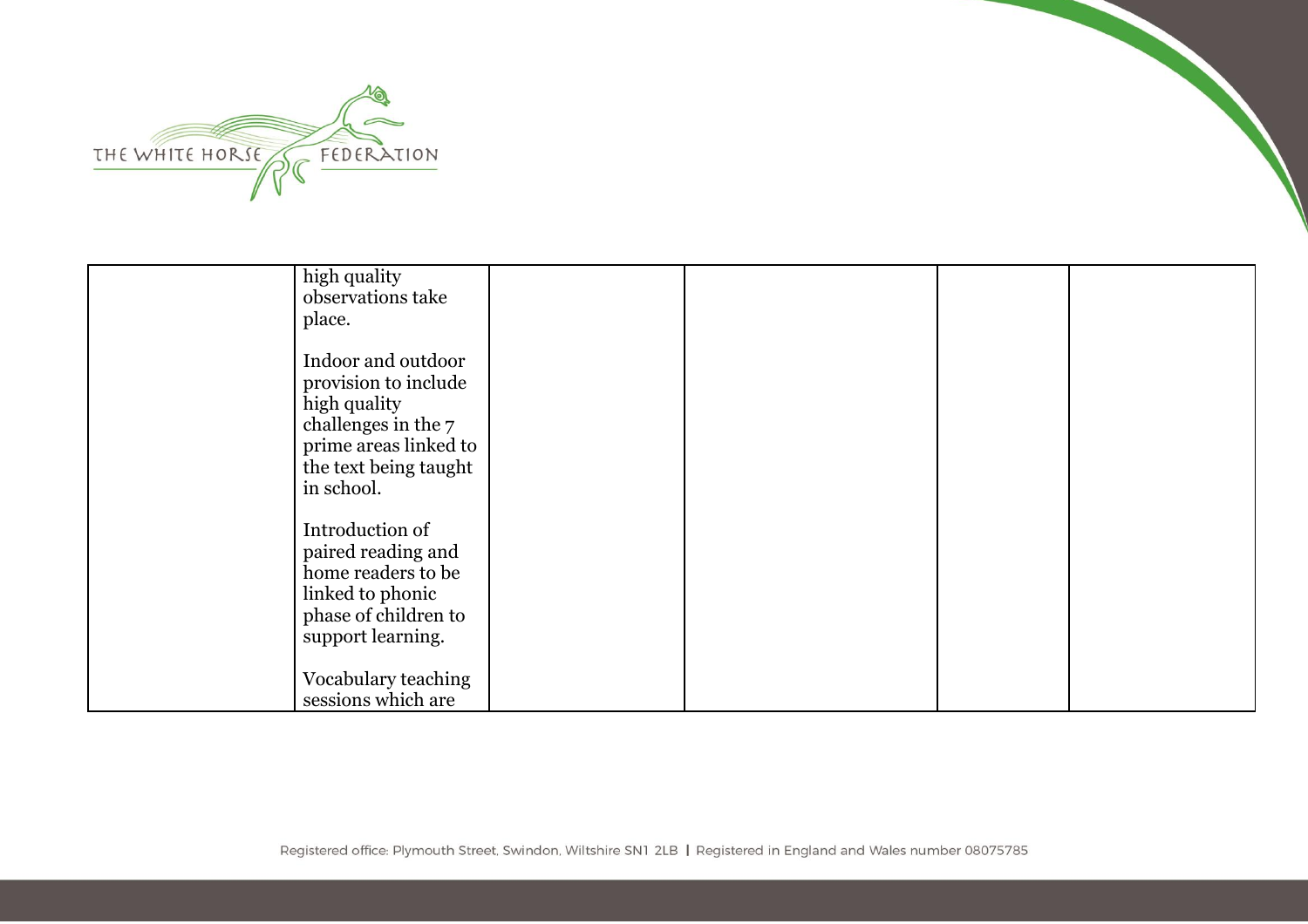

|                                                                                                                                                                                                | linked to the school's<br>text lead approach to<br>be incorporated into<br>the timetable.                                                                                                                                                                                                 |                                                                                                                                                                                                                                                                                                                                                           |                                                                                                                                                                                                                                                                                                                                                                                                         |            |                                                                         |
|------------------------------------------------------------------------------------------------------------------------------------------------------------------------------------------------|-------------------------------------------------------------------------------------------------------------------------------------------------------------------------------------------------------------------------------------------------------------------------------------------|-----------------------------------------------------------------------------------------------------------------------------------------------------------------------------------------------------------------------------------------------------------------------------------------------------------------------------------------------------------|---------------------------------------------------------------------------------------------------------------------------------------------------------------------------------------------------------------------------------------------------------------------------------------------------------------------------------------------------------------------------------------------------------|------------|-------------------------------------------------------------------------|
| Whole school training<br>will ensure all new<br>staff and those that are<br>existing understand<br>children's barriers to<br>learning and how to<br>best support all Pupil<br>Premium children | Staff training on:<br>Pupil Premium -<br><b>Improving Outcomes</b><br>for Vulnerable<br>Learners<br>Pupil Premium -<br>barriers to learning,<br>diminishing the<br>difference<br>Pupils with SEMH<br><b>Attachment training</b><br>Safeguarding<br>Training<br><b>Team Teach training</b> | Through training of<br>TA's, which will be<br>deployed carefully<br>and to the best of<br>their ability, will<br>improve learning of<br>these children. (EFF<br>intervention study).<br><b>Quality first teaching</b><br>for all pupils by<br>teachers either whole<br>class or groups will<br>improve learning<br>(EFF, learning walks,<br>observations) | Pupil progress meetings and<br>inclusion intervention<br>trackers, alongside<br>provision maps will be used<br>termly to record and<br>evaluate the provision of the<br>intervention – effectiveness,<br>quality of teaching and<br>learning and impact on<br>attainment and progress of<br>children.<br>Progress will be seen<br>through: lessons<br>observations, book<br>scrutiny's, learning walks, | <b>SLT</b> | Term 2 to allow<br>children to settle<br>and interventions in<br>place. |
|                                                                                                                                                                                                |                                                                                                                                                                                                                                                                                           |                                                                                                                                                                                                                                                                                                                                                           | spelling, reading and math                                                                                                                                                                                                                                                                                                                                                                              |            |                                                                         |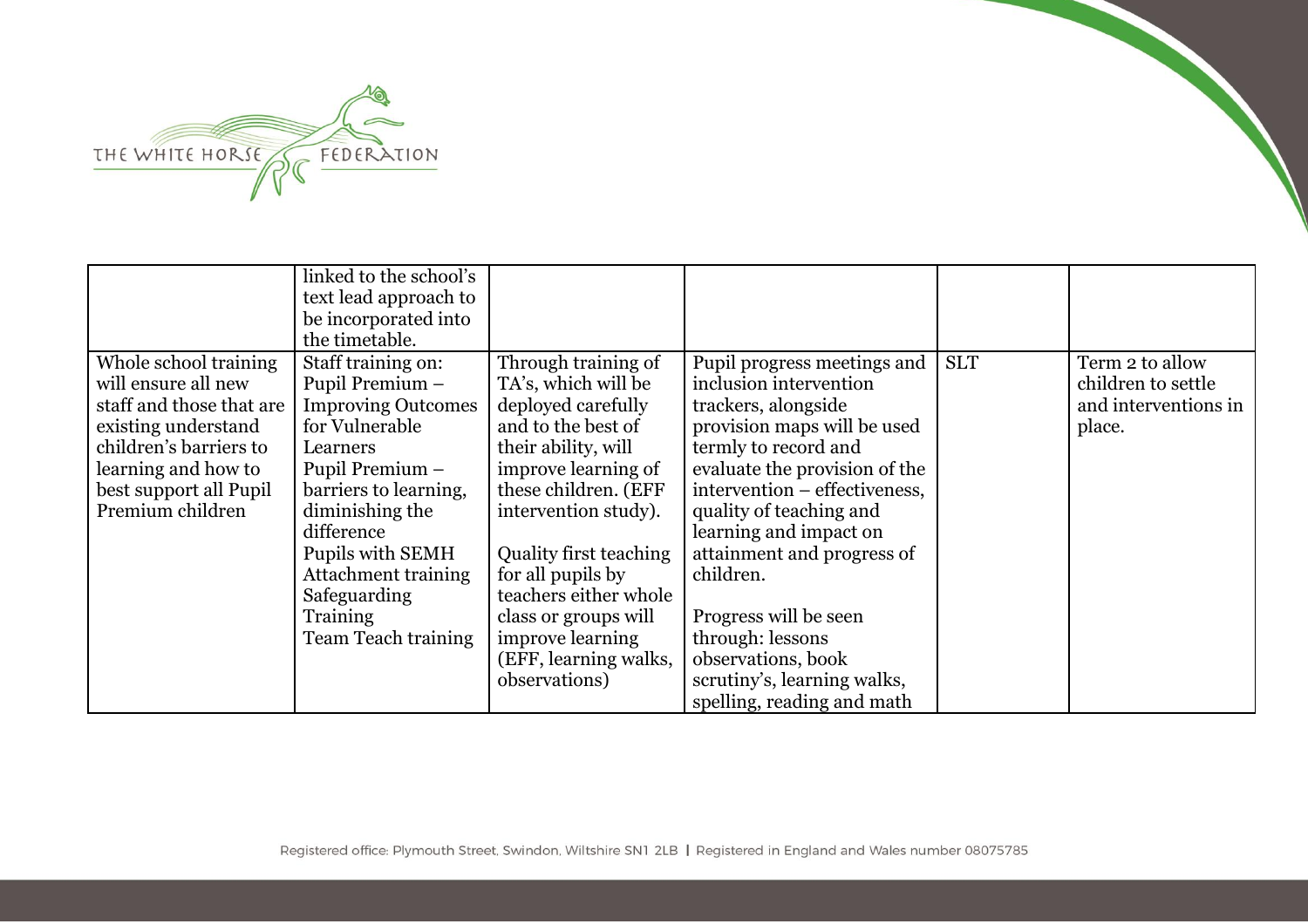

|                                                                                 |                                                                                                                                                     |                                                                                                                                                                  | ages increase. These will be<br>triangulated to ensure<br>quality first teaching is<br>evident in all classrooms                                                                                                          |                                                     |                                                           |
|---------------------------------------------------------------------------------|-----------------------------------------------------------------------------------------------------------------------------------------------------|------------------------------------------------------------------------------------------------------------------------------------------------------------------|---------------------------------------------------------------------------------------------------------------------------------------------------------------------------------------------------------------------------|-----------------------------------------------------|-----------------------------------------------------------|
|                                                                                 |                                                                                                                                                     |                                                                                                                                                                  | (see monitoring schedule)                                                                                                                                                                                                 |                                                     |                                                           |
|                                                                                 |                                                                                                                                                     |                                                                                                                                                                  |                                                                                                                                                                                                                           | Total budgeted cost $\vert$ £25,000.00              |                                                           |
| <b>Targeted Support</b>                                                         |                                                                                                                                                     |                                                                                                                                                                  |                                                                                                                                                                                                                           |                                                     |                                                           |
| <b>Desired outcome</b>                                                          | <b>Chosen</b><br>action/approach                                                                                                                    | What is the<br>evidence and<br>rationale for this<br>choice?                                                                                                     | How will you ensure it is<br>implemented well?                                                                                                                                                                            | <b>Staff</b> lead                                   | When will you<br>review<br>implementation?                |
| Support for children<br>and/or families who<br>are vulnerable and/or<br>anxious | Key adults to meet<br>identified children in<br>school as a first point<br>of contact as<br>required. Complete<br>morning<br>interventions of well- | The vast majority of<br>PP children have<br>attachment issues<br>and limited social<br>interaction<br>opportunities which<br>are a barrier to their<br>learning. | Before the first session<br>begins for each intervention,<br>SDQ's will be completed by<br>the child's teacher and<br>parents. This will then be<br>repeated after the<br>intervention has ended<br>(normally 6 weeks) to | TA's/Class<br>teachers<br>running<br>interventions. | After each 6 weekly<br>intervention has<br>been completed |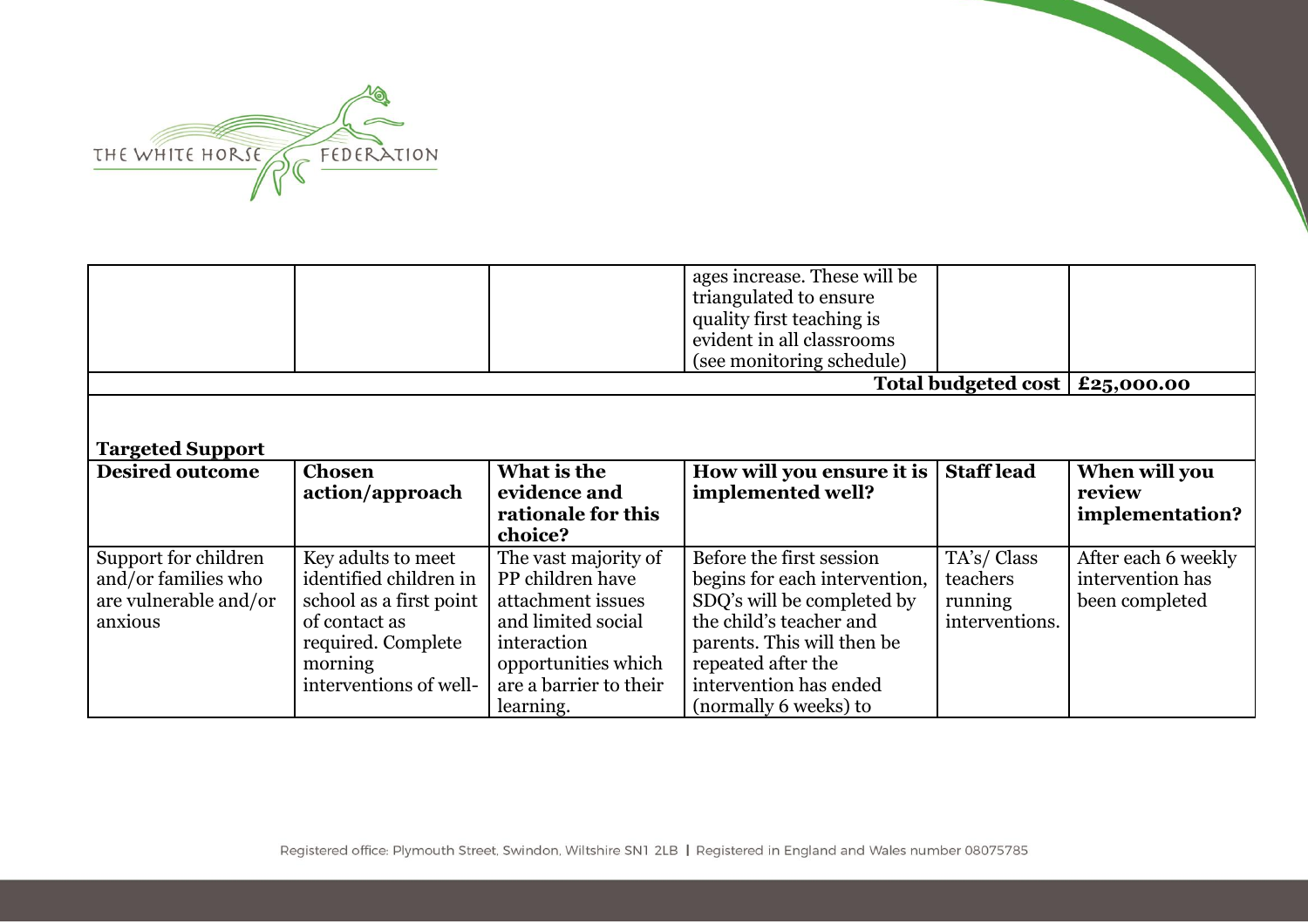

| being with these      |                        | evaluate the impact of these   |  |
|-----------------------|------------------------|--------------------------------|--|
| children.             | Group and 1:1 social   | socials interventions. Entry   |  |
|                       | intervention for       | and exit information will be   |  |
| TA intervention work  | targeted individuals   | established to prove impact.   |  |
| with identified PP    | seek to improve        |                                |  |
| children to support   | children's readiness   | Each session will be planned   |  |
| social,               | to learn and           | according to the               |  |
| developmental and     | therefore their        | individual child's needs and   |  |
| emotional needs as    | attainment by          | will offer them a bespoke      |  |
| well as learning      | reducing anxieties     | social program.                |  |
| behaviours (Elsa,     | and building skills to |                                |  |
| drawing and talking,  | manage with theirs     | Evidence for improvement       |  |
| Zones of regulations) | and others feelings.   | in children to show            |  |
|                       |                        | improved engagement in         |  |
| <b>Identified PP</b>  | This will be seen      | lessons and social groupings   |  |
| children to access    | through:               | and attainment at their        |  |
| external agencies     | Pupil voice            | level. Children will also feel |  |
| (Speech and           | <b>ELSA</b> sessions   | less anxious and will have a   |  |
| language, Ed Psych,   | Parent voice           | positive self-image.           |  |
| Trailblazer)          | Attainment data        |                                |  |
|                       |                        |                                |  |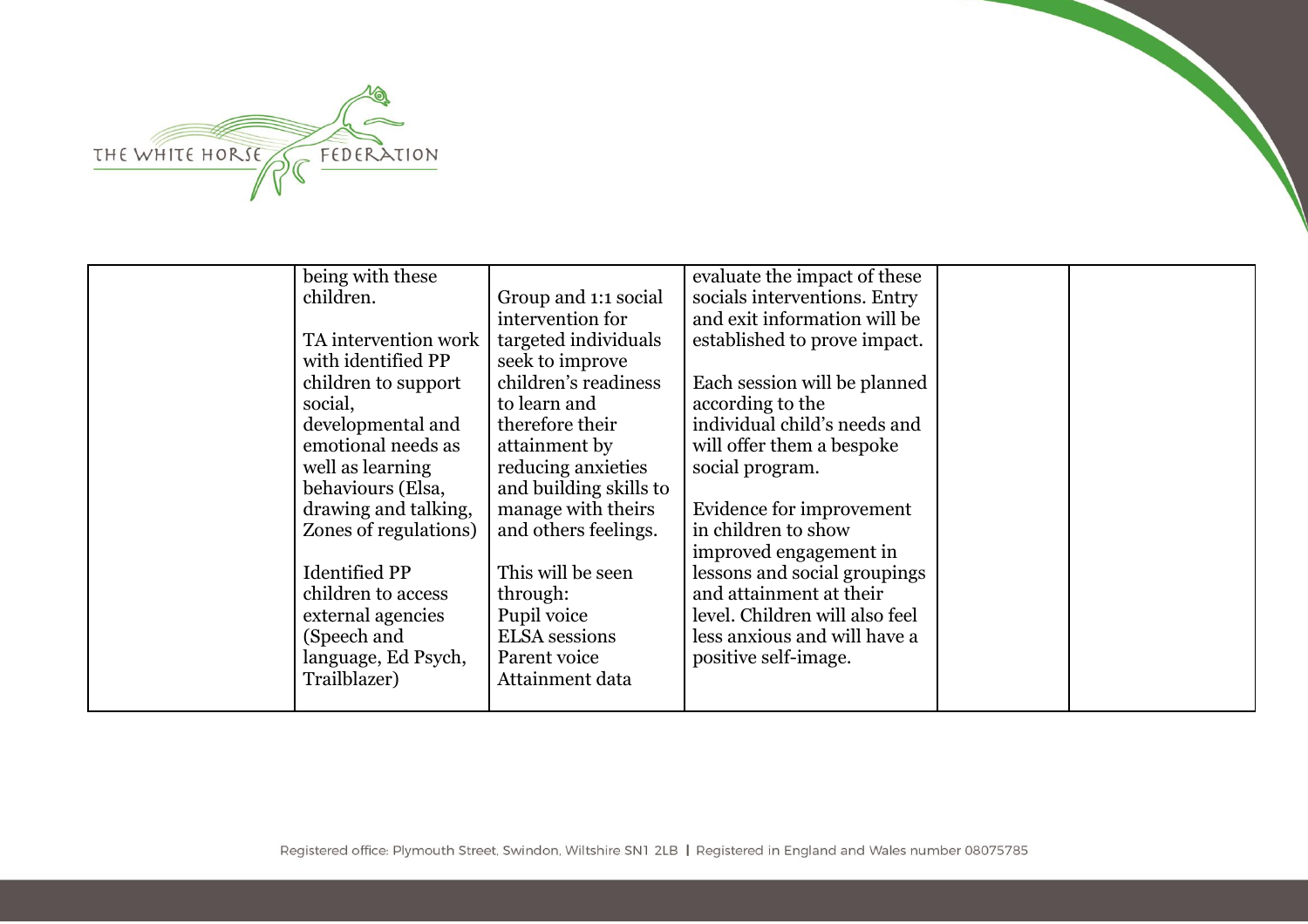

|                                                                                                                   | Staff understand that<br>there will be an<br>increased anxiety<br>level from some<br>children/<br>parents/families as a<br>result of Covid-19<br>and an extended<br>period of time away<br>from school and<br>additional support<br>may be required<br>through intervention<br>or SLT support. | Individual/group<br>interventions for<br>social interaction and<br>behavior<br>management through<br>zones of regulation or<br>specific emotional<br>programs. |                                                                                                                         |            |                                                            |
|-------------------------------------------------------------------------------------------------------------------|------------------------------------------------------------------------------------------------------------------------------------------------------------------------------------------------------------------------------------------------------------------------------------------------|----------------------------------------------------------------------------------------------------------------------------------------------------------------|-------------------------------------------------------------------------------------------------------------------------|------------|------------------------------------------------------------|
| Improvement/increase<br>of parental<br>engagement (under<br>Covid-19 guidance and<br>when it is safe to do<br>so) | Improved<br>communication<br>between school and<br>parents (newsletters,<br>information board,<br>website updates,                                                                                                                                                                             | Increasing parental<br>involvement in<br>primary school has<br>on average 2-3<br>months positive<br>impact.                                                    | Pupil and parent voice<br>collated before and after<br>intervention with TA/Class<br>teacher<br>Pupil progress meetings | <b>SLT</b> | Weekly attendance<br>reviews<br>Termly progress<br>reviews |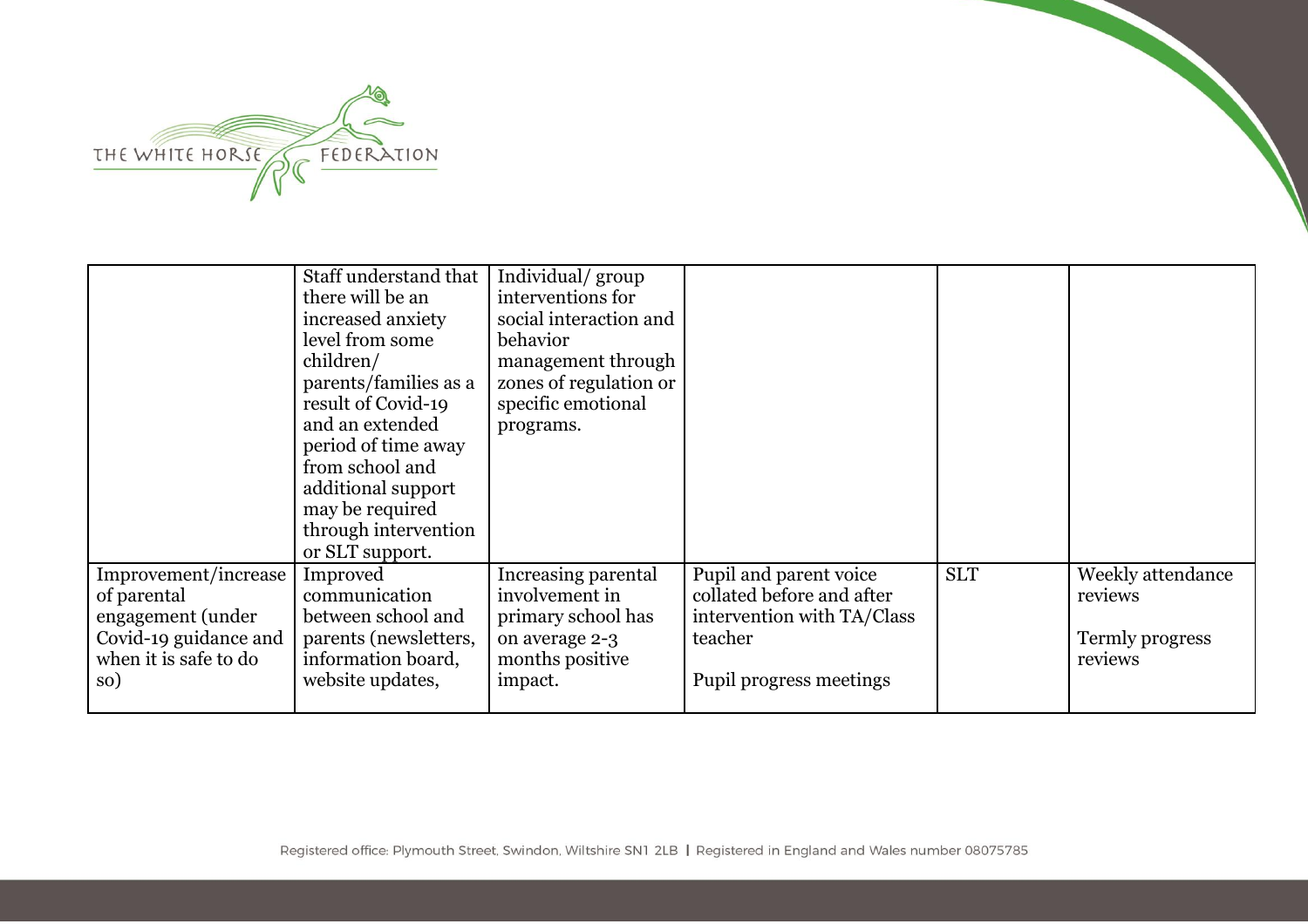

|                                                                                                               | virtual meetings if<br>required).<br>SLT to liaise with<br>teachers and parents<br>of those who require<br>SEMH support.<br>Jigsaw families to be<br>introduced in school<br>to work with children<br>and families to<br>support SEMH in<br>school when safe to<br>do so. | SLT and lead teacher<br>for Jigsaw families<br>will work with<br>families with<br>children to support<br>parent and child<br>SEMH needs. | Weekly attendance reviews<br>from attendance lead                                           |                         |                                              |
|---------------------------------------------------------------------------------------------------------------|---------------------------------------------------------------------------------------------------------------------------------------------------------------------------------------------------------------------------------------------------------------------------|------------------------------------------------------------------------------------------------------------------------------------------|---------------------------------------------------------------------------------------------|-------------------------|----------------------------------------------|
| Decrease lateness and/<br>or persistent<br>absenteeism in Pupil<br>Premium children for<br>attendance % to be | Principal to monitor<br>lateness and<br>absenteeism on a<br>weekly basis to pick<br>up those children<br>who are regularly                                                                                                                                                | Attendance reviews<br>report that persistent<br>absence with some<br>families is higher<br>than national<br>average.                     | Weekly attendance reports<br>Regular meetings between<br>EWO, Attendance officer<br>and SLT | <b>SLT</b><br><b>TT</b> | Weekly reports<br>Progress reviews<br>termly |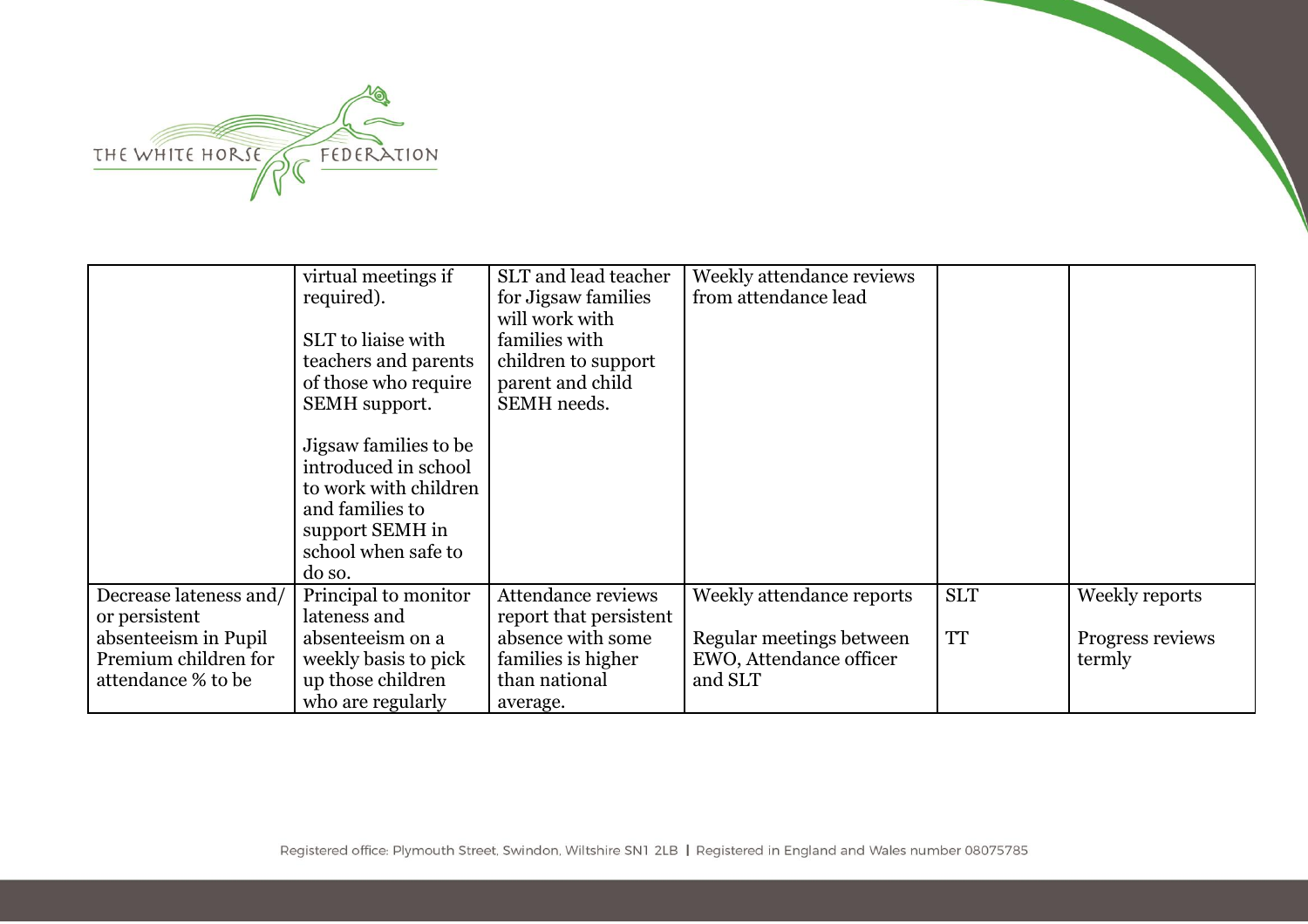

| broadly in line with | late and/or have a     |                  | Pupil Premium lead to      | As and when       |
|----------------------|------------------------|------------------|----------------------------|-------------------|
| national figures     | low attendance figure  | SLT engage with  | monitor attendance of      | required for some |
|                      | and act accordingly.   | families with    | disadvantaged children     | families          |
|                      |                        | absenteeism to   | through attendance reports |                   |
|                      | Principal/ Office      | support to raise | and signpost if required   |                   |
|                      | admin to follow        | attendance.      |                            |                   |
|                      | procedure to contact   |                  |                            |                   |
|                      | parents via phone to   |                  |                            |                   |
|                      | establish reasons,     |                  |                            |                   |
|                      | and then by mail for   |                  |                            |                   |
|                      | persistent             |                  |                            |                   |
|                      | absenteeism.           |                  |                            |                   |
|                      | Meetings with          |                  |                            |                   |
|                      | parents to be          |                  |                            |                   |
|                      | arranged when child    |                  |                            |                   |
|                      | falls below 92% and    |                  |                            |                   |
|                      | <b>EWO</b> involvement |                  |                            |                   |
|                      | established.           |                  |                            |                   |
|                      |                        |                  |                            |                   |
|                      | Incentives and         |                  |                            |                   |
|                      | rewards for children   |                  |                            |                   |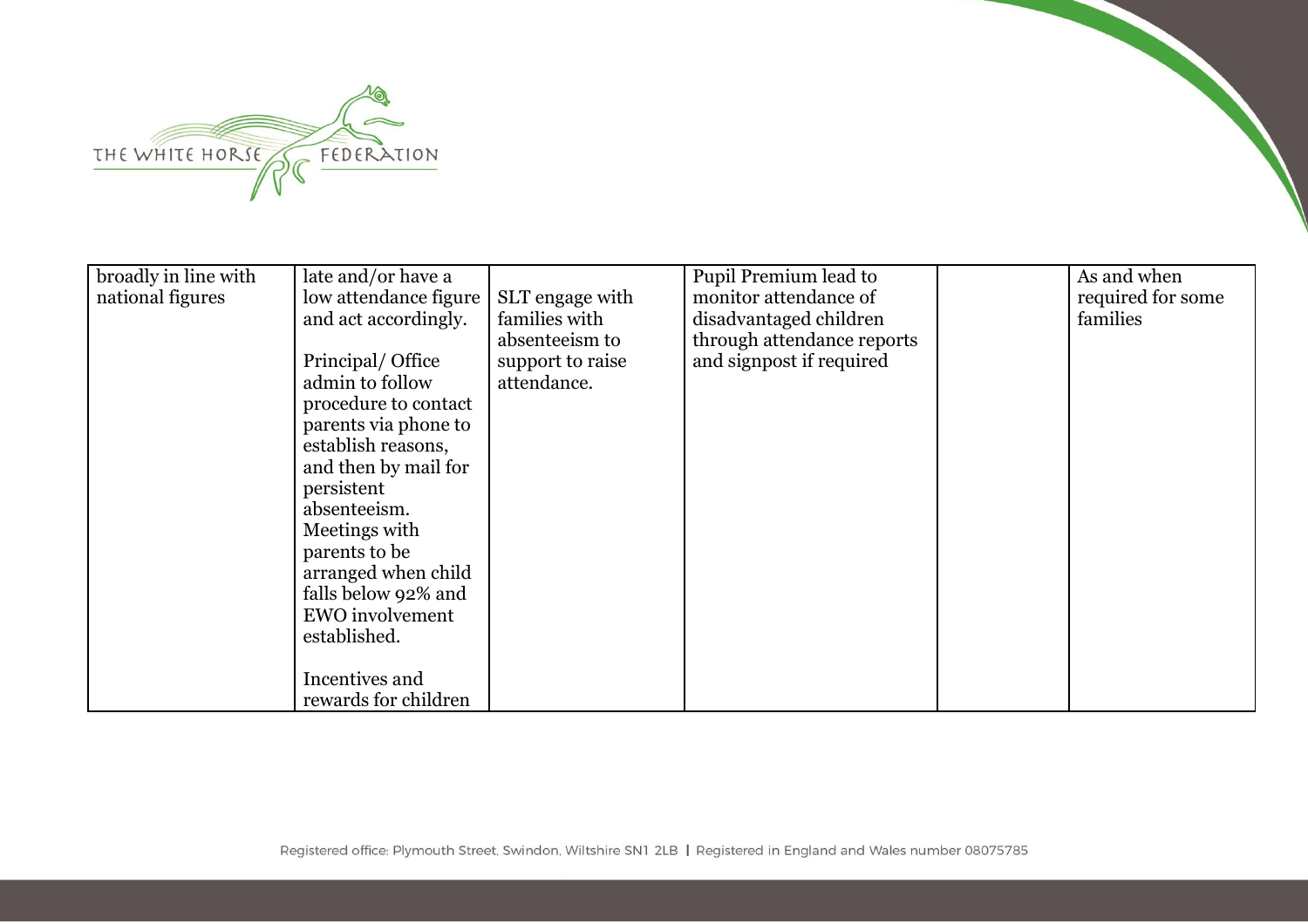

|                                                                               | with 100%<br>attendance and<br>weekly class<br>attendance reward in<br>assembly and termly<br>for events.                                                                                                                                                                                     |                                                                                                                                           |                                                                                                                                                                                                                                           |                                      |                                                    |
|-------------------------------------------------------------------------------|-----------------------------------------------------------------------------------------------------------------------------------------------------------------------------------------------------------------------------------------------------------------------------------------------|-------------------------------------------------------------------------------------------------------------------------------------------|-------------------------------------------------------------------------------------------------------------------------------------------------------------------------------------------------------------------------------------------|--------------------------------------|----------------------------------------------------|
| Pupil Premium<br>children are<br>emotionally ready to<br>learn when in school | SLT to support key<br>families to improve<br>pupil's attendance<br>and/ or lateness and<br>where necessary,<br>support<br>parents whose<br>children have<br>attachment anxieties.<br>Teachers/TA's to<br>support children<br>with social anxieties<br>to ensure they are<br>ready to learn in | Families are<br>supported by the SLT<br>and lead teacher for<br>jigsaw families which<br>encourages their<br>engagement within<br>school. | Weekly attendance reports<br>including lateness will be<br>recorded and monitored and<br>given to SLT to review.<br>Tightened procedures for<br>repeat absences and<br>lateness, with phone calls,<br>messages and letters to<br>parents. | <b>ERG</b><br><b>TT</b><br>All staff | Weekly reports<br>Termly SDQ<br>analysis of pupils |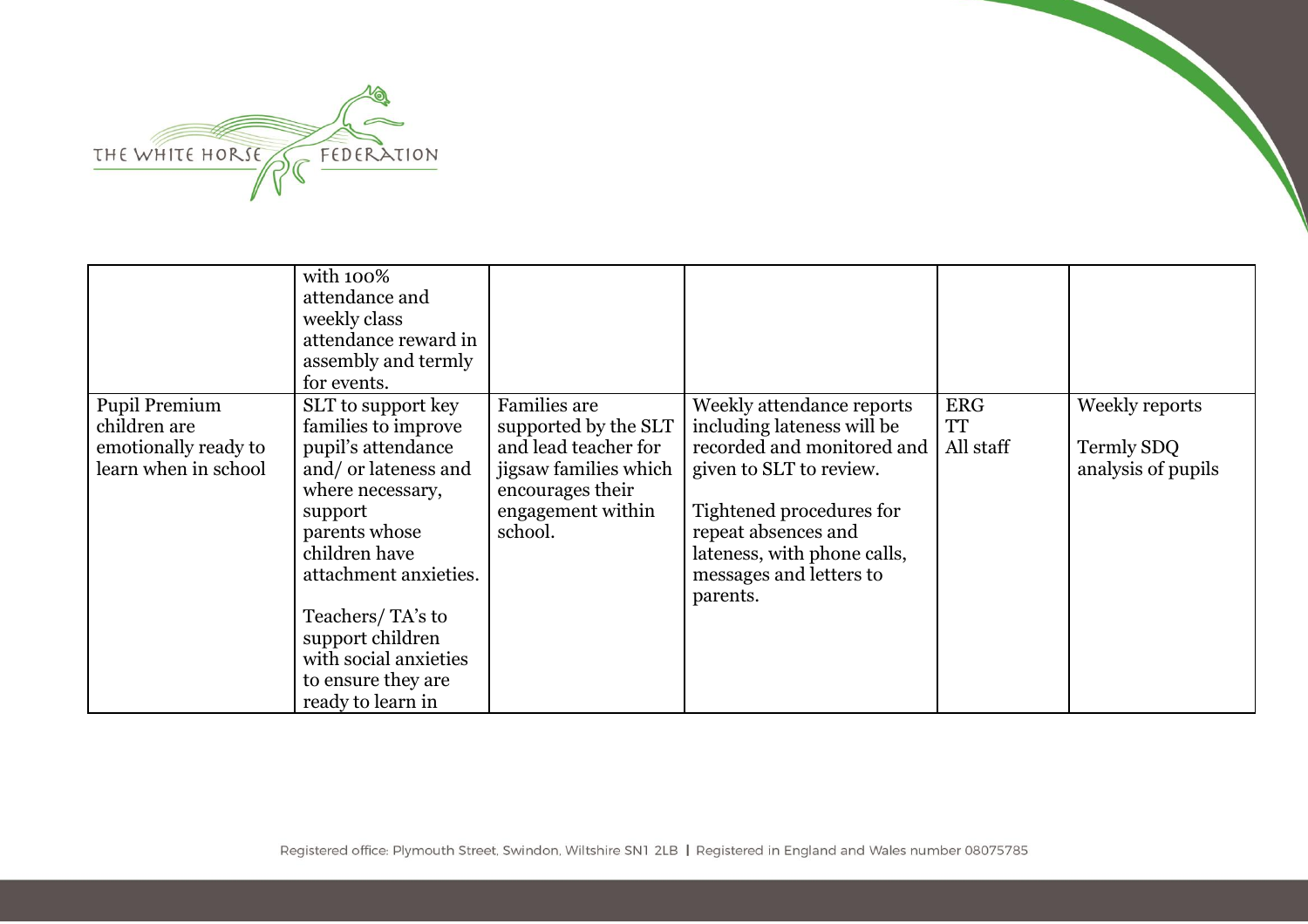

| In order to better                                                                                                                                       | school and can<br>achieve their<br>potential.                                                       |                                                                                                                                                                                                                                                                         | Identified children will be                                                                                                                                                                                                                                                                                                                        | <b>SENDCO</b>     |                                                                                                                                           |
|----------------------------------------------------------------------------------------------------------------------------------------------------------|-----------------------------------------------------------------------------------------------------|-------------------------------------------------------------------------------------------------------------------------------------------------------------------------------------------------------------------------------------------------------------------------|----------------------------------------------------------------------------------------------------------------------------------------------------------------------------------------------------------------------------------------------------------------------------------------------------------------------------------------------------|-------------------|-------------------------------------------------------------------------------------------------------------------------------------------|
| support our children<br>with speech and<br>language difficulties,<br>we access additional<br>support from the<br>speech and language<br>therapy service. | Speech and<br>Language (traded<br>Service)<br>observations, reports<br>and suggested<br>approaches. | Buying specialist<br>advice from a speech<br>and language<br>specialist will help us<br>to identify these<br>needs at the earliest<br>opportunity and<br>ensure that specialist<br>support is put in<br>place to ensure these<br>children reach their<br>full potential | observed by the speech and<br>language specialist and then<br>in conjunction with the class<br>teacher and SENCO the<br>advice from the<br>observations will be<br>actioned. Reviews will take<br>place during the regular<br>TAC / CHIN meetings held<br>for these children and their<br>families as well as during<br>regular progress meetings. |                   | Ongoing on<br>individualized basis<br>through TAC and<br><b>CHINS Progress</b><br>meetings - termly<br>From the traded<br>services budget |
|                                                                                                                                                          | £18,000.00                                                                                          |                                                                                                                                                                                                                                                                         |                                                                                                                                                                                                                                                                                                                                                    |                   |                                                                                                                                           |
| <b>Other Approaches</b>                                                                                                                                  |                                                                                                     |                                                                                                                                                                                                                                                                         |                                                                                                                                                                                                                                                                                                                                                    |                   |                                                                                                                                           |
| <b>Desired outcome</b>                                                                                                                                   | Chosen<br>action/approach                                                                           | What is the evidence<br>and rationale for this<br>choice?                                                                                                                                                                                                               | How will you ensure it is<br>implemented well?                                                                                                                                                                                                                                                                                                     | <b>Staff lead</b> | When will you<br>review<br>implementation?                                                                                                |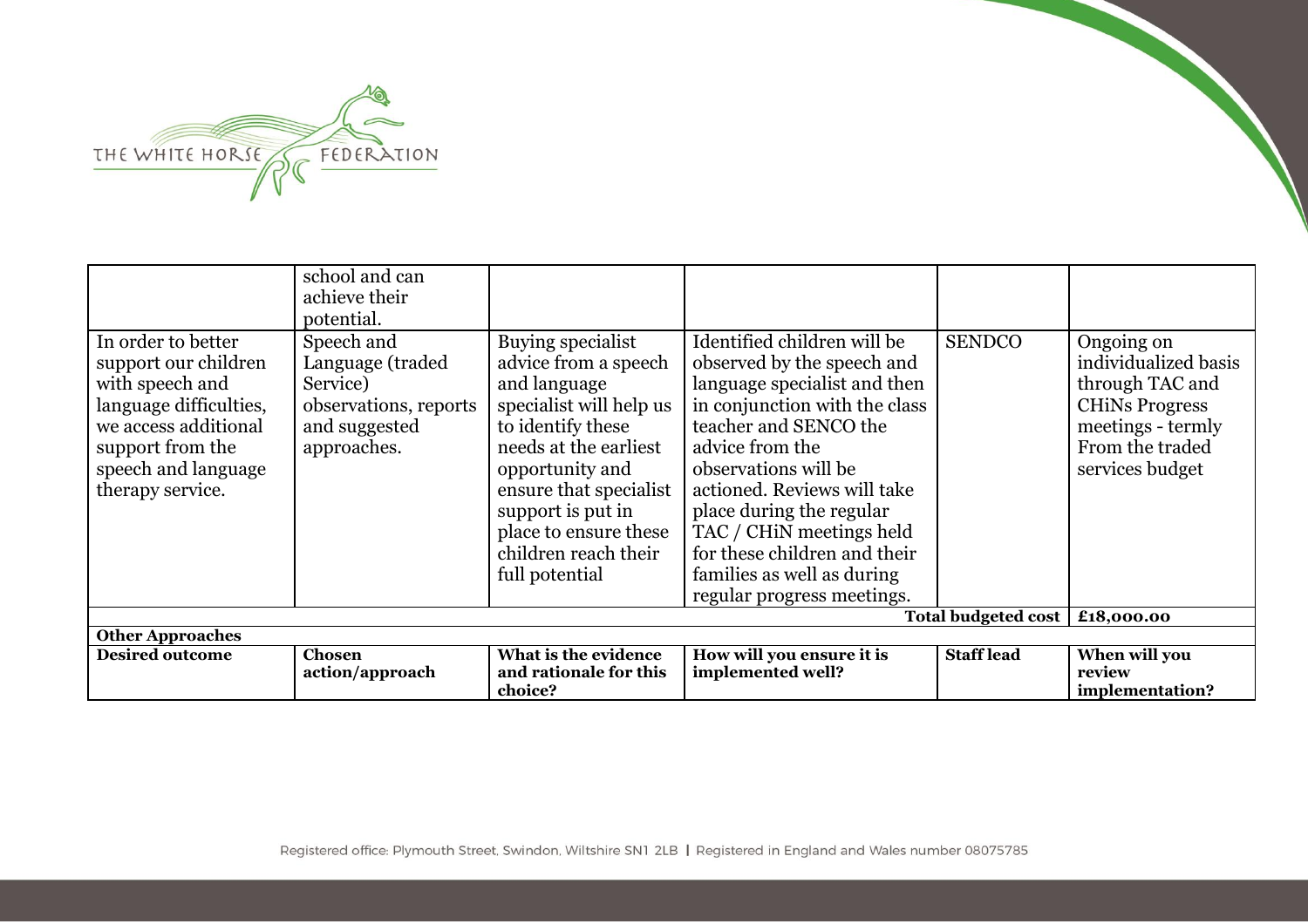

| All Pupil Premium                                                                                                                     | Subsidising costs of                                                                                                                                                                                      | Pupil Premium                                                                                                                                                                                | Parent and pupil voice              | CS | Termly |
|---------------------------------------------------------------------------------------------------------------------------------------|-----------------------------------------------------------------------------------------------------------------------------------------------------------------------------------------------------------|----------------------------------------------------------------------------------------------------------------------------------------------------------------------------------------------|-------------------------------------|----|--------|
| children are engaged                                                                                                                  | school trips, clubs                                                                                                                                                                                       | families are not                                                                                                                                                                             |                                     |    |        |
| in all aspects of school<br>life accessing the same<br>opportunities as Non-<br>Pupil Premium to<br>broaden their life<br>experiences | and experiences in<br>school to ensure<br>opportunities to<br>develop life<br>experiences are not<br>missed.<br>Whole school<br>enrichment – music<br>services $(\text{\pounds}947.00)$<br>and resources. | constrained by<br>financial restraints.<br>Pupil Premium<br>children are able to<br>access the same life<br>experiences as their<br>peers to develop their<br>understanding of the<br>world. | Pupil progress data from<br>reviews |    |        |
|                                                                                                                                       |                                                                                                                                                                                                           |                                                                                                                                                                                              |                                     |    |        |
|                                                                                                                                       | Total budgeted cost<br>£10,564.00                                                                                                                                                                         |                                                                                                                                                                                              |                                     |    |        |
|                                                                                                                                       |                                                                                                                                                                                                           |                                                                                                                                                                                              |                                     |    |        |

| D<br>$\overline{\phantom{0}}$<br>: expenditure<br>'AVIAW At<br>11 C<br>$\cdot$<br>$\sim$ |         |
|------------------------------------------------------------------------------------------|---------|
| $\mathbf{D}_{\mathbf{P}\Omega}$<br>Year<br>\cademic                                      | 2019-20 |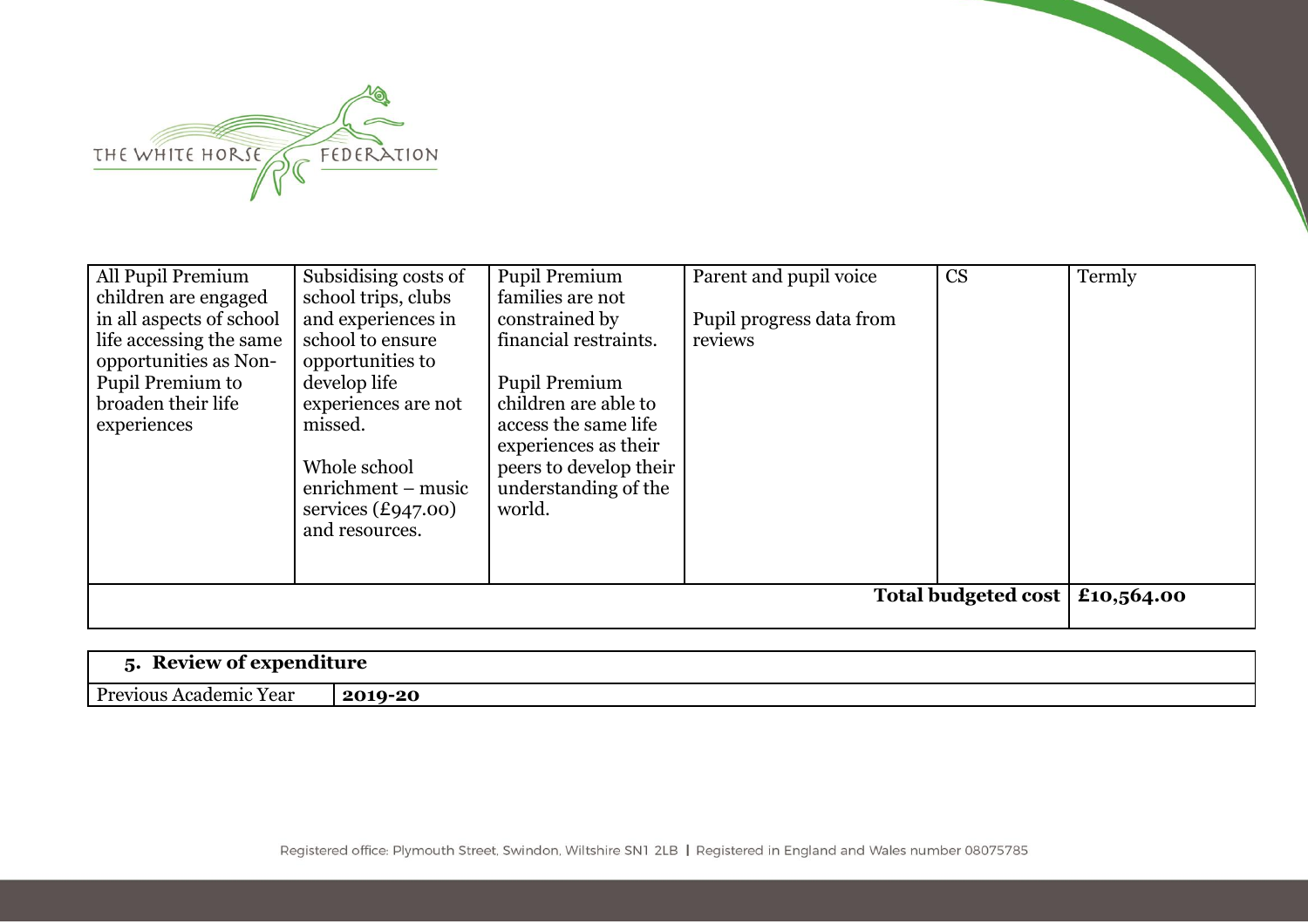

| <b>Quality of Teaching for All</b>                                                                                                                   |                                                                                                                                                                                                                                                                         |         |                                                                              |                                                                                                                                                                                                                                                             |  |  |
|------------------------------------------------------------------------------------------------------------------------------------------------------|-------------------------------------------------------------------------------------------------------------------------------------------------------------------------------------------------------------------------------------------------------------------------|---------|------------------------------------------------------------------------------|-------------------------------------------------------------------------------------------------------------------------------------------------------------------------------------------------------------------------------------------------------------|--|--|
| <b>Desired outcome</b>                                                                                                                               | <b>Chosen</b><br>action/approach                                                                                                                                                                                                                                        | Cost    | <b>Estimated impact</b>                                                      | <b>Lessons Learnt/Actual</b><br>Impact                                                                                                                                                                                                                      |  |  |
| Whole school training will<br>ensure staff understand<br>children's barriers to<br>learning and how to best<br>support all Pupil Premium<br>children | Staff training on:<br>Pupil Premium -<br><b>Improving Outcomes for</b><br><b>Vulnerable Learners</b><br>Pupil Premium -<br>barriers to learning,<br>diminishing the<br>difference<br><b>Attachment training</b><br><b>Safeguarding Training</b><br>Bereavement training | £18,064 |                                                                              | All staff completed<br><b>Attachment training</b><br>through ACES online<br>during lockdown. Staff<br>completed self-evaluations<br>of their learning 90% staff<br>reported that they had<br>found the training useful<br>and had learnt new<br>approaches. |  |  |
| All Pupil Premium children<br>make the same amount of<br>progress as their peers and<br>fulfil their academic                                        | Quality first teaching for<br>all pupils $-100\%$ of<br>teaching is deemed<br>good.                                                                                                                                                                                     |         | Reading progress<br>(expected and expected<br>$+)$<br>PP 74.2%<br>Non PP 83% | Based on teacher<br>assessment March data<br>therefore we need to be<br>mindful of gaps in learning<br>due to missed schooling for                                                                                                                          |  |  |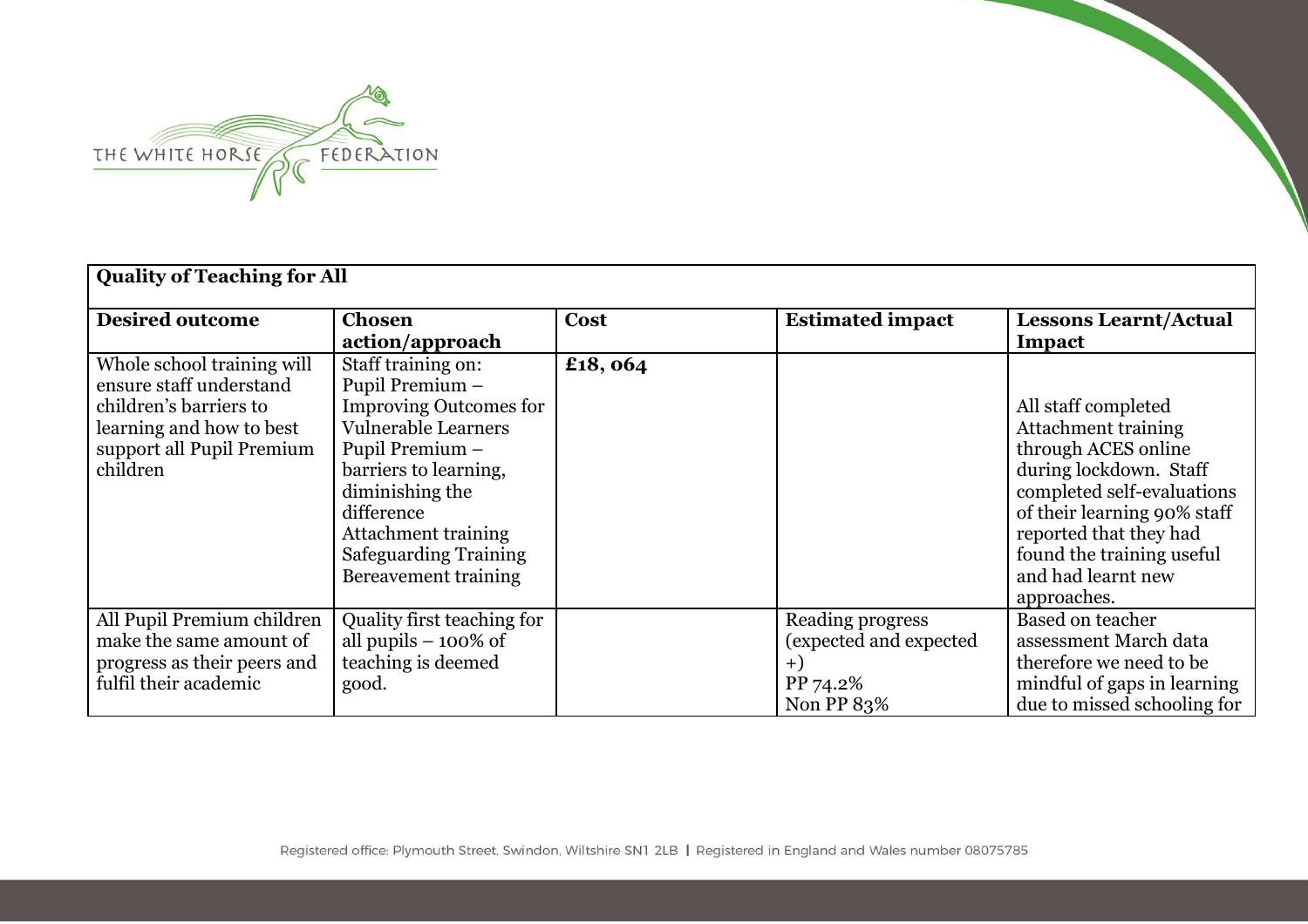

| potential based on their   | TA support (including      |                        | 6 months due to Covid 19   |
|----------------------------|----------------------------|------------------------|----------------------------|
| starting points.           | interventions) for every   | Writing progress       | depending on engagement    |
|                            | year group to support      | (expected and expected | with home learning         |
| To diminish the difference | the needs of the children  | $+1$                   | materials.                 |
| between the attainment of  |                            | PP 77.4%               |                            |
| Pupil Premium children     | Pupils to have more        | Non PP 84%             |                            |
| and those that are not     | opportunities to use       |                        | End of year reports were   |
| disadvantage.              | feedback by teachers,      | <b>Math Progress</b>   | supported with phone calls |
|                            | written or oral, to        | (expected and expected | home to ensure that        |
|                            | improve attainment -       | $+$                    | parents understood reports |
|                            | first quality teaching     | PP 80.6%               | and next steps for their   |
|                            |                            | Non PP 85.1%           | children.                  |
|                            | Parents to be provided     |                        |                            |
|                            | with clear information     |                        |                            |
|                            | on how to support their    |                        |                            |
|                            | child at home and how      |                        |                            |
|                            | their child is progressing |                        |                            |
|                            | in school.                 |                        |                            |
| To raise % of              | Resources tailored to the  | Year 1 combined % of   | Use of Cando math          |
| disadvantaged children     | needs of the children –    | 86.8% PP children on   | approach along with parent |
| achieving ARE in maths,    | tablets, computer apps,    | track for ARE in math, | workshops and open         |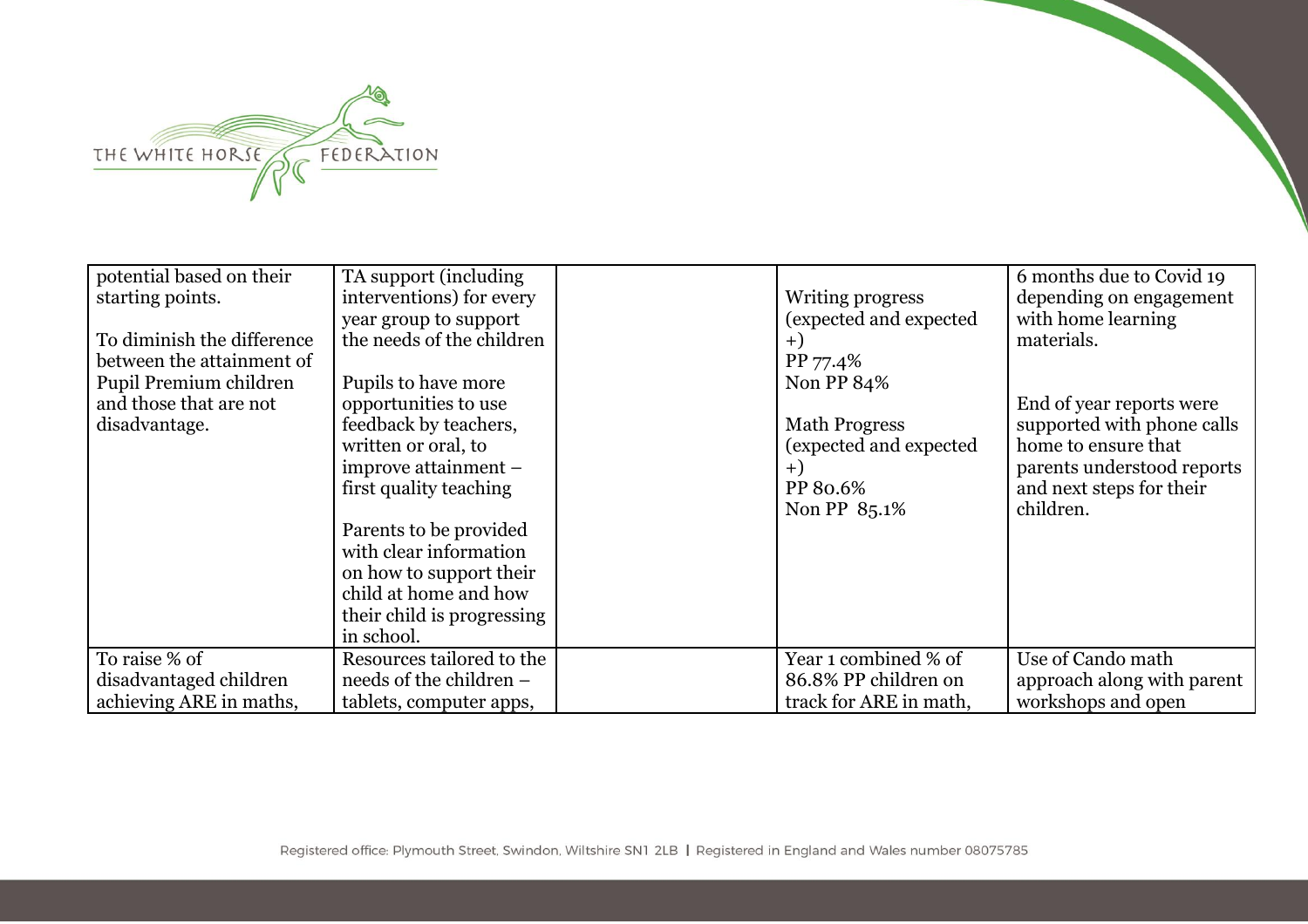

| reading and writing to at   | inclusion boxes,           | reading and writing as of | mornings has raised the      |
|-----------------------------|----------------------------|---------------------------|------------------------------|
| least meet floor targets of | interventions,             | March 2020 teacher        | profile and confidence of    |
| 65%                         | vocabulary sessions, text  | assessments compared to   | pupils and parents in math   |
|                             | led approach to writing    | 68.1% non PP.             | activities.                  |
|                             | and reading, guided        |                           |                              |
|                             | reading system to be       | Year 2 combined % of      | Phonics and reading          |
|                             | phonic based.              | 53.3% PP children on      | workshops/open mornings      |
|                             |                            | track for ARE in math,    | has also facilitated greater |
|                             | Quality first teaching for | reading and writing as of | awareness for parents in     |
|                             | all pupils $-100\%$ of     | March 2020 teacher        | helping their children at    |
|                             | teaching is deemed         | assessments compared to   | home.                        |
|                             | good.                      | 72.5% non PP.             |                              |
|                             |                            |                           | We need to be aware of       |
|                             | TA support (including)     |                           | gaps in learning due to      |
|                             | interventions) for every   |                           | Covid 19.                    |
|                             | year group to support      |                           | Awareness of Y2 cohort       |
|                             | the needs of the children  |                           | highlighted in transition to |
|                             |                            |                           | Junior school.               |
|                             |                            |                           |                              |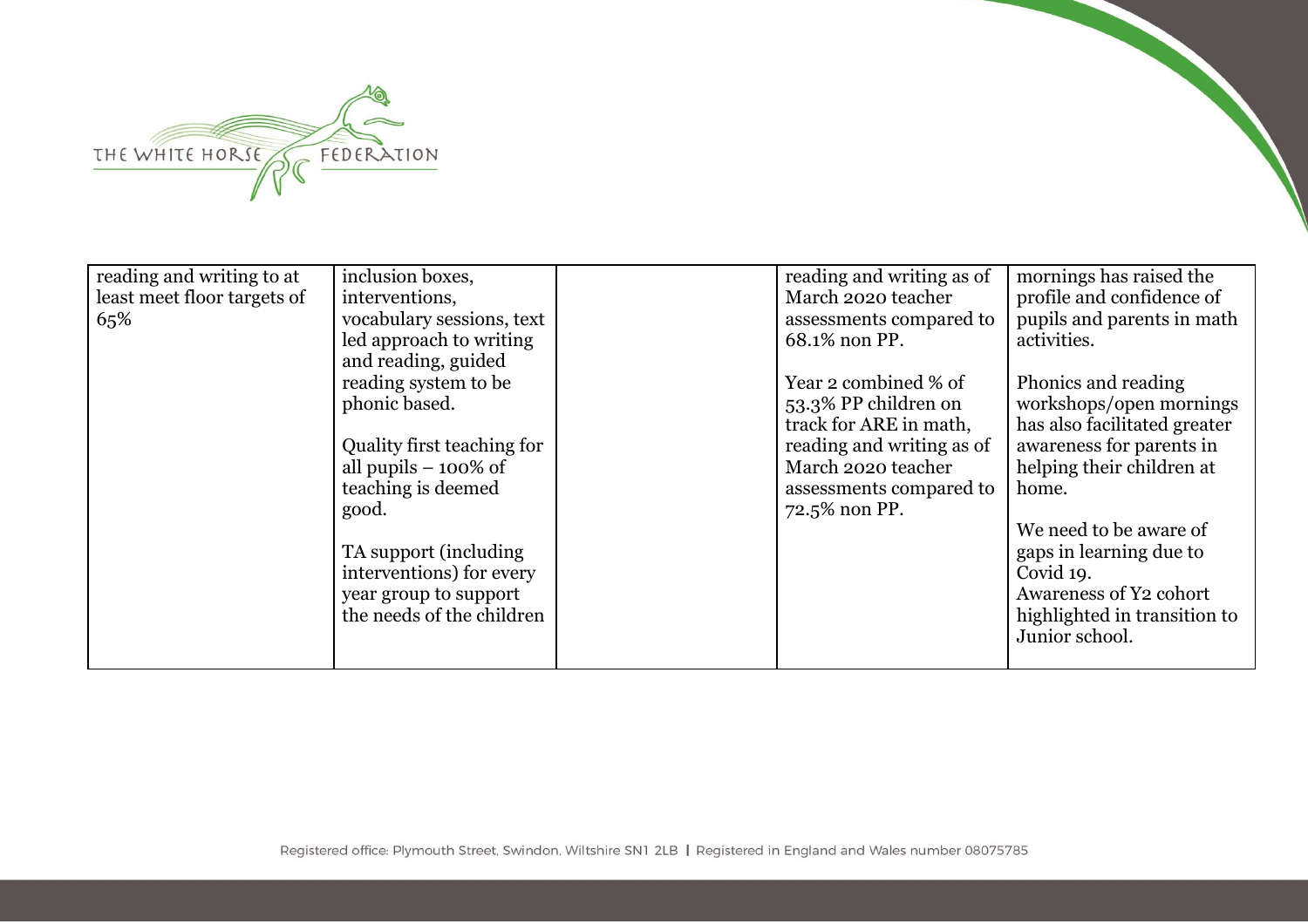

| To raise the % of      | <b>Introduction of Early</b> | Vocabulary and word          | Talk boost training was     |
|------------------------|------------------------------|------------------------------|-----------------------------|
| disadvantaged children | talk boost for children -    | awareness across the         | completed for all Teaching  |
| achieving GLD (70%)    | training for teachers and    | school will impact of        | Assistants. Assessments     |
|                        | TA's to deploy               | children in all areas of the | were completed for some     |
|                        | intervention effectively     | curriculum.                  | Key Year 1 pupils to start  |
|                        |                              |                              | the intervention            |
|                        | Helicopter stories           |                              | unfortunately lockdown      |
|                        | introduced to develop        |                              | impacted on the application |
|                        | language acquisition and     |                              | of the programme.           |
|                        | improve working              |                              |                             |
|                        | memory                       |                              |                             |
|                        |                              |                              |                             |
|                        | <b>EYFS</b> framework and    |                              |                             |
|                        | observation training to      |                              |                             |
|                        | develop understanding        |                              |                             |
|                        | of staff to ensure           |                              |                             |
|                        | teaching is nothing less     |                              |                             |
|                        | than good and high           |                              |                             |
|                        | quality observations take    |                              |                             |
|                        | place                        |                              |                             |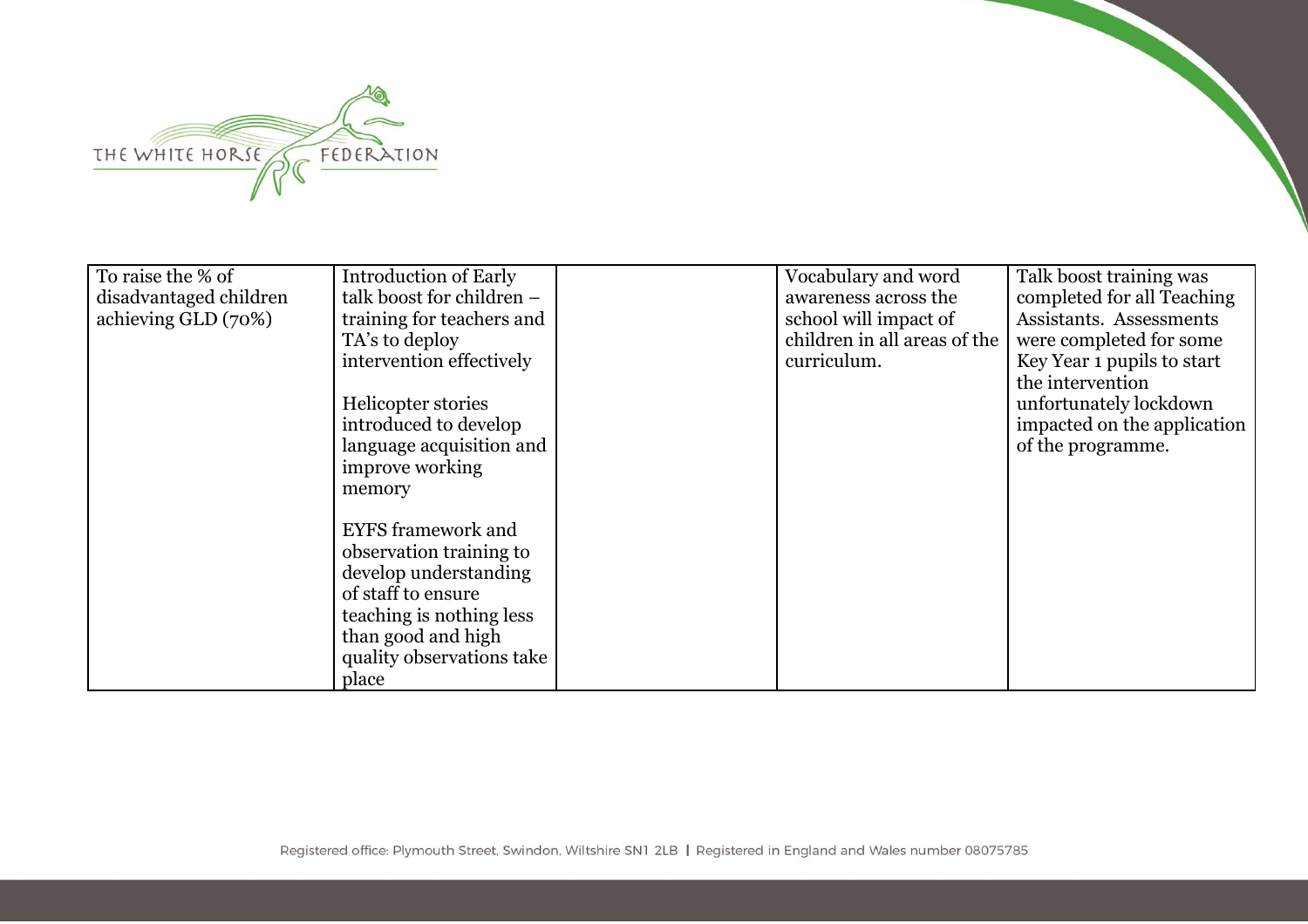

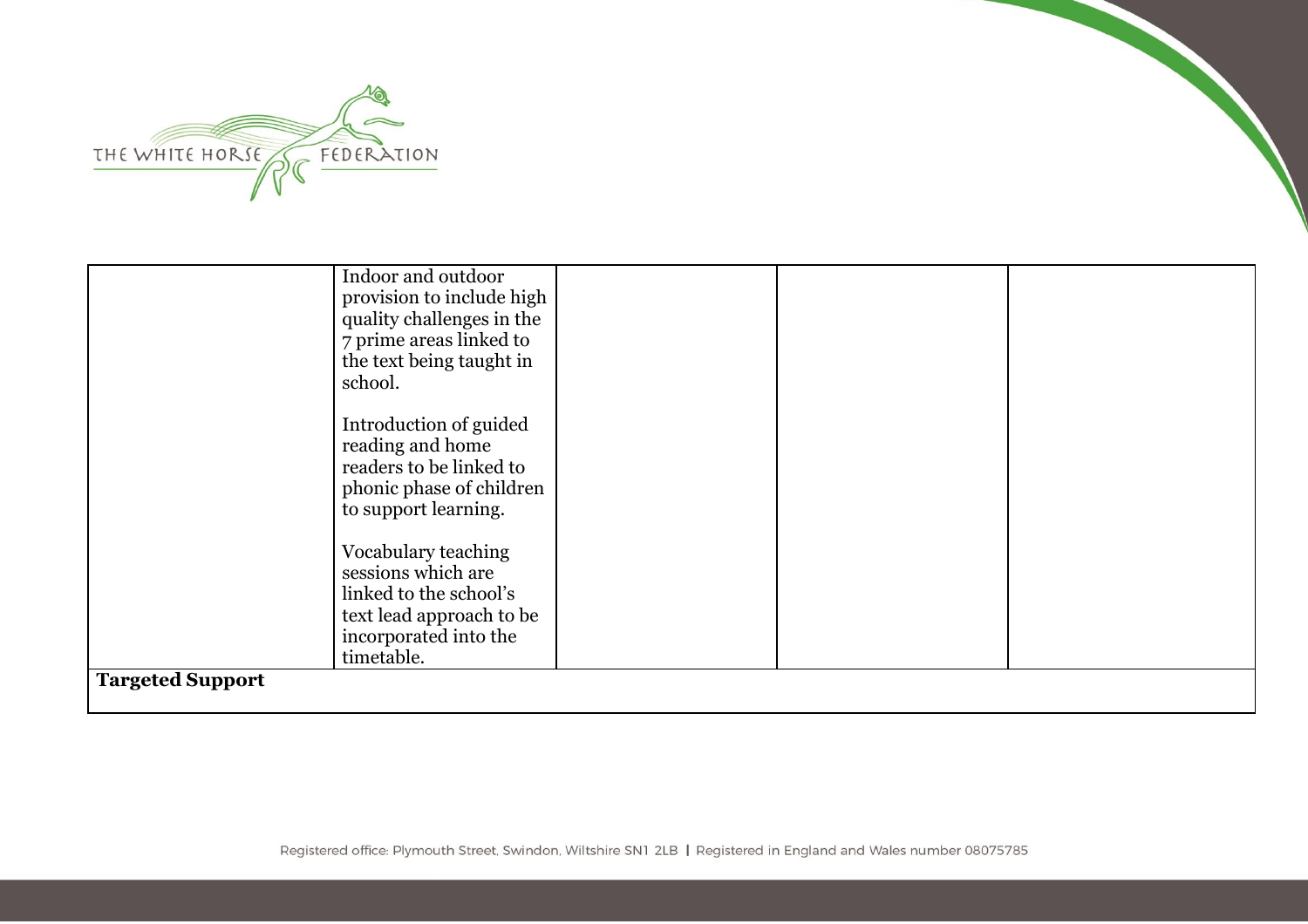

| <b>Desired outcome</b>      | <b>Chosen</b>             | Cost    | <b>Estimated impact</b>    | <b>Lessons Learnt/Actual</b> |
|-----------------------------|---------------------------|---------|----------------------------|------------------------------|
|                             | action/approach           |         |                            | Impact                       |
| Social support for children | TA's to engage with       | £18,000 | Aided smooth transition    | Elsa sessions led by SH and  |
| to enable them to become    | pupils on either a 1:1    |         | into school. Children      | AT were running effectively  |
| well-rounded citizenships   | basis or through group    |         | ready to start learning.   | and positive impact for      |
|                             | interventions (Lego       |         | Children given a voice for | 80% of these children was    |
| Pupils will develop self-   | group, ELSA, forest       |         | their anxieties to be      | seen by class teachers or    |
| management strategies       | schools, jigsaw families, |         | shared first thing in the  | parents.                     |
| through an increased        | zones or regulation,      |         | morning. Led to            |                              |
| awareness of their          | gardening)                |         | increased independence     | Elsa support continued for   |
| emotional intelligence by   |                           |         | for coming in to school.   | a few children via email     |
| developing social skills    | Outdoor learning          |         |                            | during lockdown.             |
|                             | interventions such as     |         | Regular contact made       |                              |
|                             | forest schools and zones  |         | with identified children   | Lego and drawing and         |
|                             | of regulation to target   |         | as well as referrals made  | talking session impact was   |
|                             | social interaction and    |         | by teachers and requests   | harder to gauge and          |
|                             | anxiety, enabling pupils  |         | for support from parents.  | therefore will need to       |
|                             | to become aware of        |         |                            | ensure targeted at the right |
|                             | theirs and others         |         |                            | children and SDQ analysis    |
|                             | feelings and how to       |         |                            | is completed pre and post    |
|                             | manage them.              |         |                            | sessions with pupil voice.   |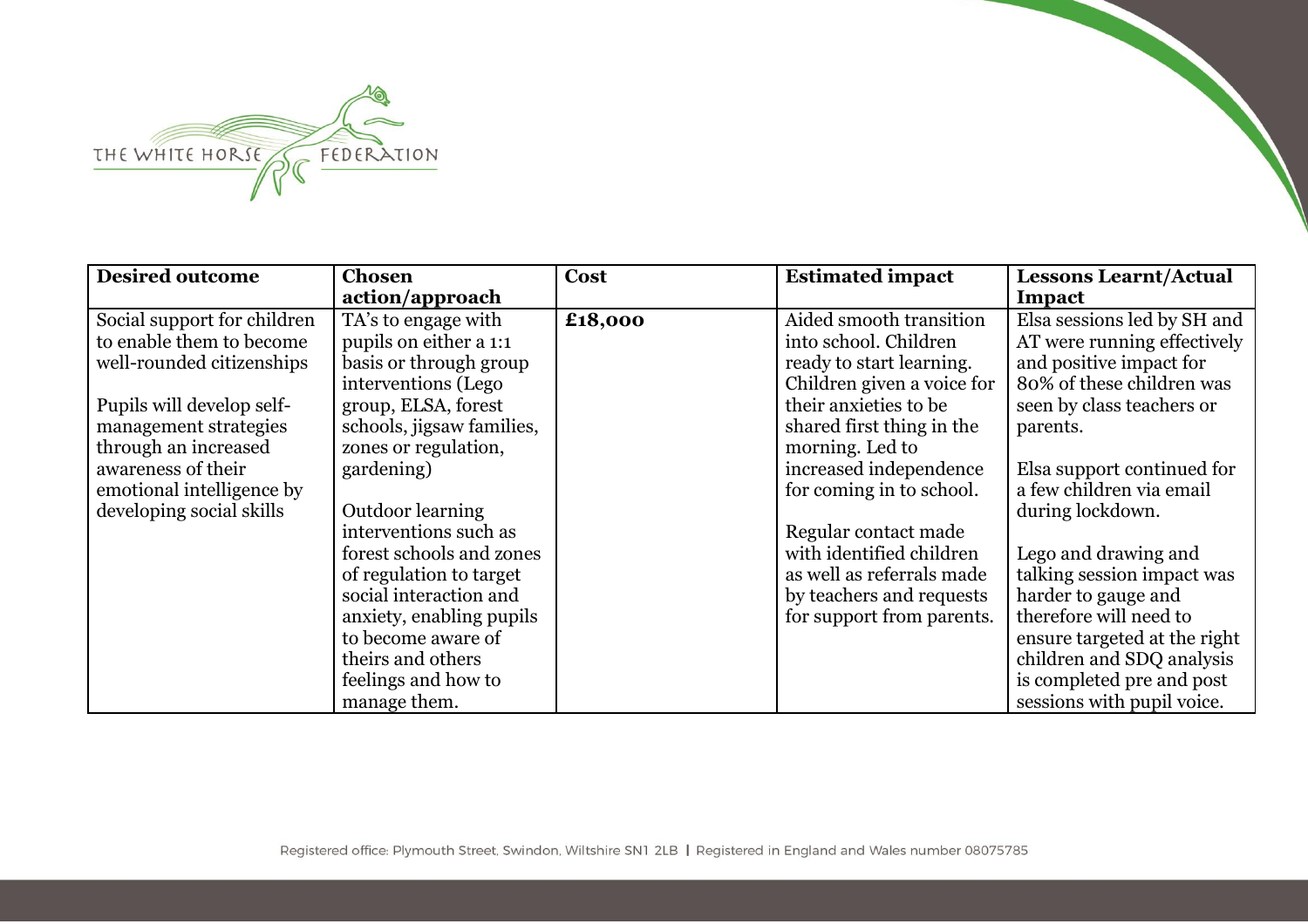

|                           | ELSA interventions for<br>30 minutes per child per<br>week (starting Autumn<br>term of 2019 once staff<br>are trained. |                          |                              |
|---------------------------|------------------------------------------------------------------------------------------------------------------------|--------------------------|------------------------------|
|                           | Staff training on                                                                                                      |                          |                              |
|                           | drawing and talking                                                                                                    |                          |                              |
|                           | therapy to engage with                                                                                                 |                          |                              |
|                           | children and support                                                                                                   |                          |                              |
|                           | their vulnerabilities.                                                                                                 |                          |                              |
| Support for families with | SLT to engage with                                                                                                     | Parent voice and Pupil   | Jigsaw family work was due   |
| pupils who are            | parents who have been                                                                                                  | voice show parents feel  | to begin in term 5, this was |
| vulnerable or             | identified by class                                                                                                    | engaged in learning and  | unable to take place due to  |
| anxious                   | teachers or you have                                                                                                   | know next steps          | Covid. Another facilitator   |
|                           | identified the need for                                                                                                | According to the EEF,    | needs to be trained to work  |
| Increase parental         | support.                                                                                                               | recent analysis suggests | alongside SENDCO.            |
| engagement with the       |                                                                                                                        | that increasing parental |                              |
| school                    | SLT to liaise with                                                                                                     | involvement in primary   | Regular contact made         |
|                           | teachers and parents of                                                                                                |                          | during lockdown for Covid-   |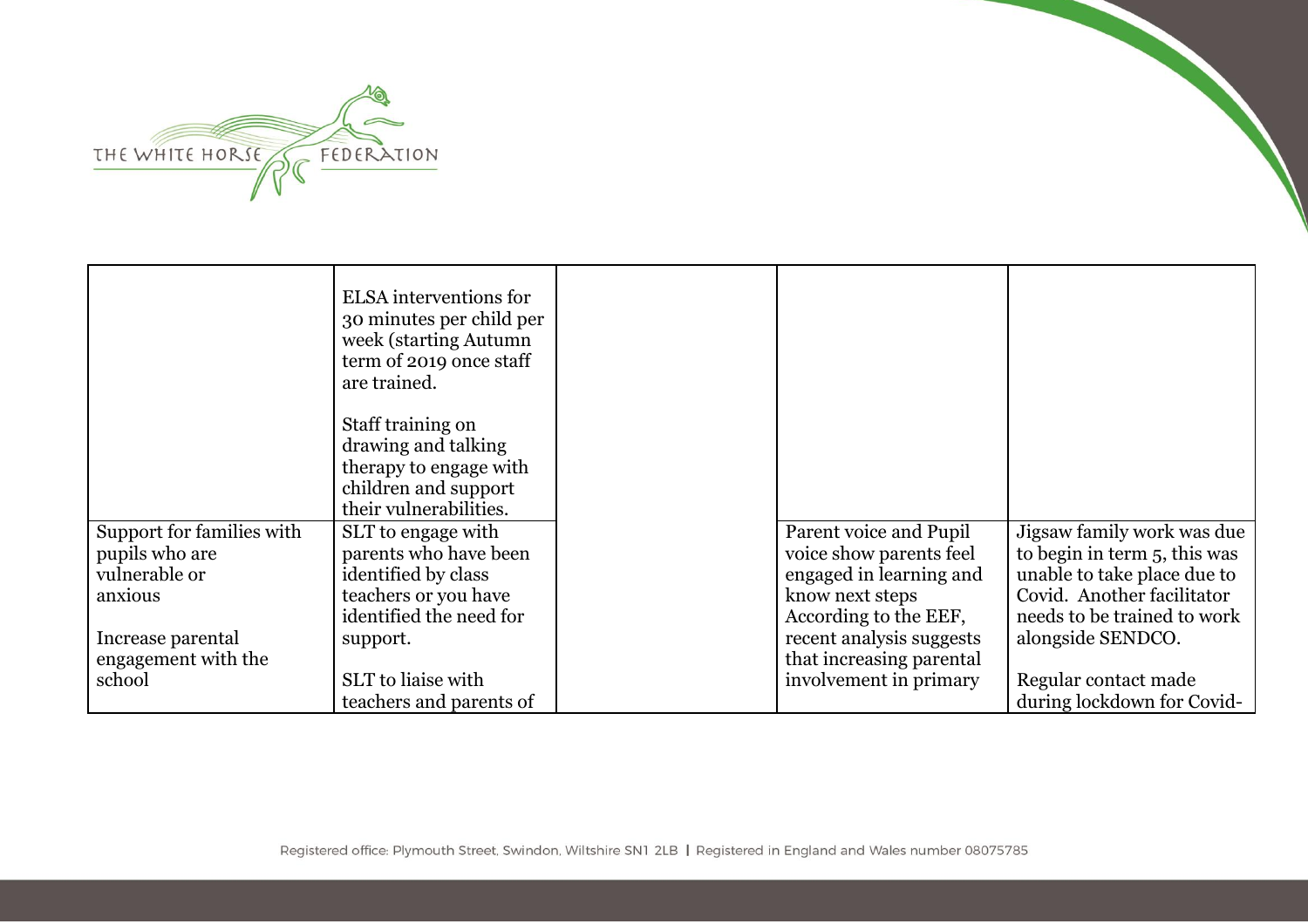

|                                                                                                                                                     | those who require<br><b>SEMH</b> support                                                                                                                          | school has an average 2 -<br>3 months positive impact.                                                                                                                                                                                                                                                                   | 19 resulting in reassured<br>parents and children. PP<br>children not belonging to a                                                                                   |
|-----------------------------------------------------------------------------------------------------------------------------------------------------|-------------------------------------------------------------------------------------------------------------------------------------------------------------------|--------------------------------------------------------------------------------------------------------------------------------------------------------------------------------------------------------------------------------------------------------------------------------------------------------------------------|------------------------------------------------------------------------------------------------------------------------------------------------------------------------|
|                                                                                                                                                     | Jigsaw families to be<br>introduced in school to<br>work with children and<br>families to support<br>SEMH in school.                                              |                                                                                                                                                                                                                                                                                                                          | vulnerable group'<br>supported through access<br>to keyworker bubble in<br>school or regular<br>emails/phone calls.                                                    |
| Decrease lateness and/ or<br>persistent absenteeism in<br>Pupil Premium children for<br>attendance % to be broadly<br>in line with national figures | Attendance officer to<br>monitor lateness and<br>absenteeism on a weekly<br>basis and provide<br>reports to SLT                                                   | If children are in school<br>more they are more likely<br>to make expected<br>progress Attendance<br>figures improved.                                                                                                                                                                                                   | New morning routines has<br>supported attendance<br>figures and celebration of<br>weekly class attendance<br>rewards.                                                  |
|                                                                                                                                                     | Attendance officer to<br>follow procedure to<br>contact parents via<br>phone to establish<br>reasons, and then by<br>mail for persistent<br>absenteeism. Meetings | Reception<br>Year 2<br>Year 1<br>Attendance<br>Attendance<br>Attendance<br>Cohorts<br>(2019/20)<br>(2019/20)<br>(2019/20)<br>Reception<br>Year 2<br>Year 1<br>90 85.87%<br>84 93.48%<br>88 85.15%<br>All Pupils<br>16 84.07% 18 84.2%<br>1591.05%<br>Pupil Premium<br>72 85.39% 72 86.29%<br>Not Pupil Premium 69 94.01% | Covid 19 had an impact on<br>general attendance for the<br>academic year 2019-20.<br>This will continue to need<br>to be monitored especially<br>with regard to mental |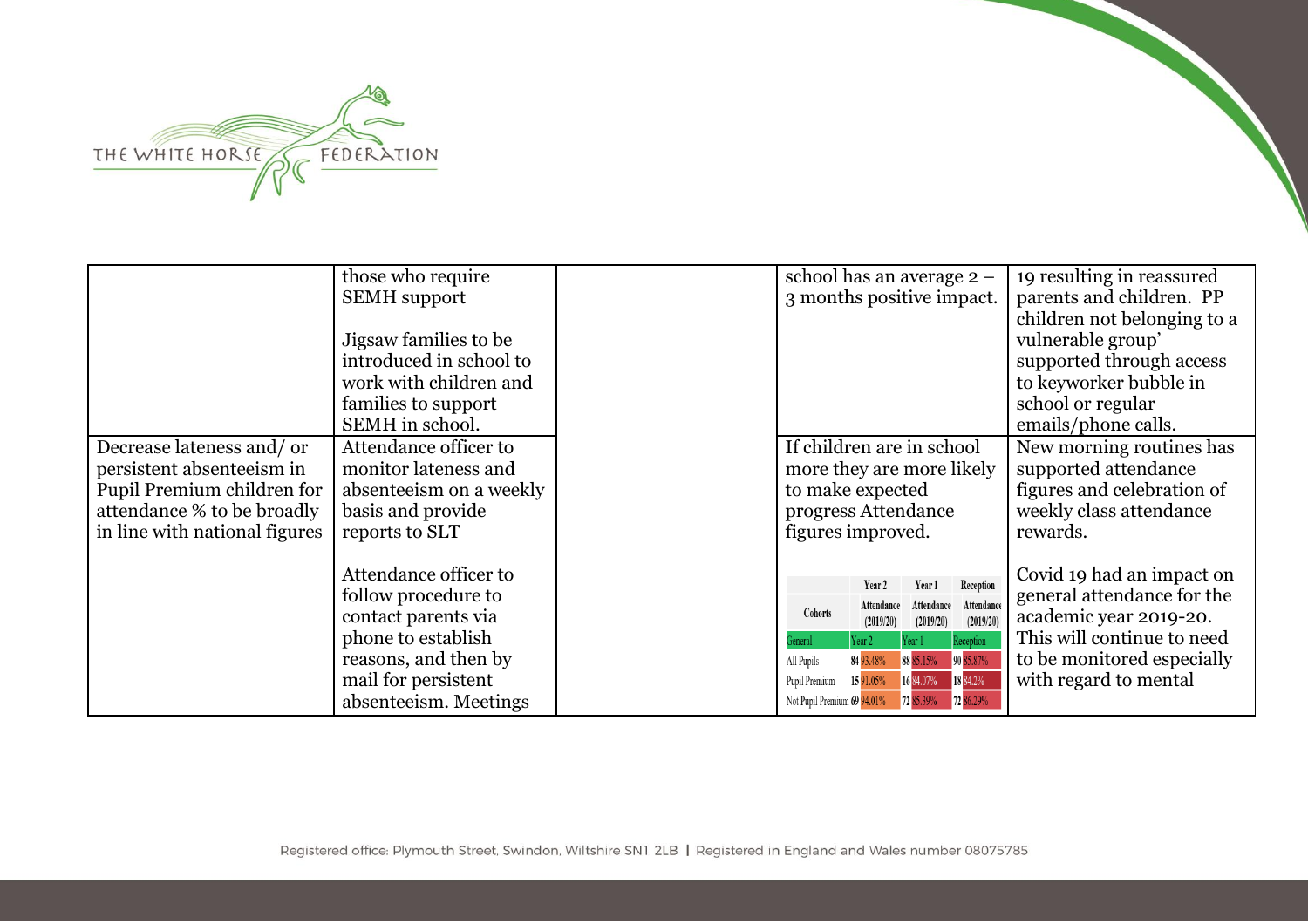

|                                                                            | with parents to be<br>arranged when child<br>falls below 92% and<br><b>EWO</b> involvement<br>established.                                                                    |                                                                                                                                                     | health of pupils and parents<br>following the pandemic. |
|----------------------------------------------------------------------------|-------------------------------------------------------------------------------------------------------------------------------------------------------------------------------|-----------------------------------------------------------------------------------------------------------------------------------------------------|---------------------------------------------------------|
|                                                                            | Incentives and rewards<br>for children with 100%<br>attendance and weekly<br>class attendance reward<br>in assembly and termly<br>for events.                                 |                                                                                                                                                     |                                                         |
| Pupil Premium children<br>are emotionally ready to<br>learn when in school | SLT to support key<br>families to improve<br>pupil's attendance and/<br>or lateness and where<br>necessary, support<br>parents whose children<br>have attachment<br>anxieties | Behaviour training and<br>restorative approach to<br>support all children to be<br>embedded across the<br>school to support<br>emotional responses. |                                                         |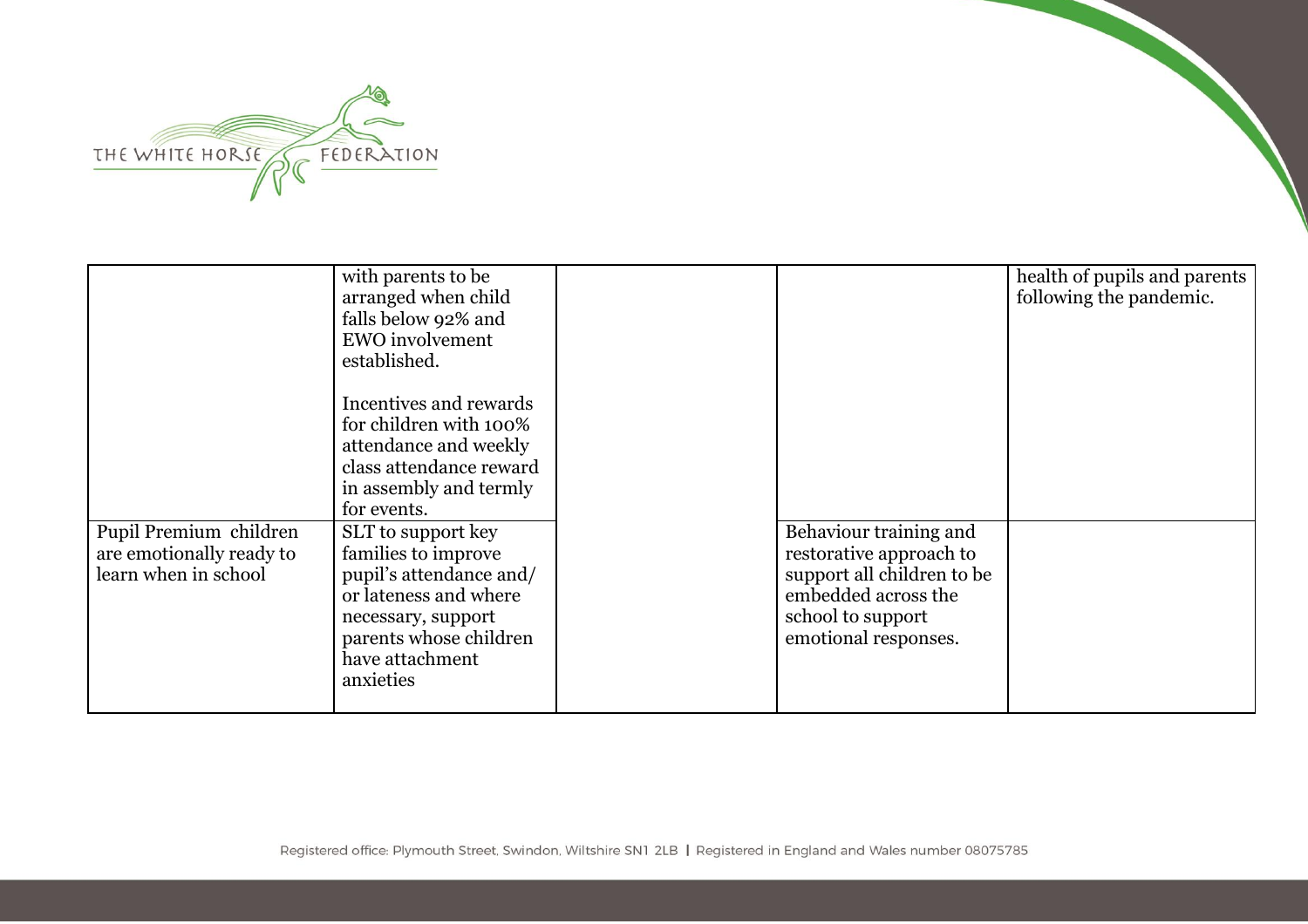

|                                                                                                                                                                              | Teachers/TA's to<br>support children with<br>social anxieties to ensure<br>they are ready to learn in<br>school and can achieve<br>their potential    |      |                                                                                                                                                                                     |                                                                                                                                                                                                                                                                             |
|------------------------------------------------------------------------------------------------------------------------------------------------------------------------------|-------------------------------------------------------------------------------------------------------------------------------------------------------|------|-------------------------------------------------------------------------------------------------------------------------------------------------------------------------------------|-----------------------------------------------------------------------------------------------------------------------------------------------------------------------------------------------------------------------------------------------------------------------------|
| <b>Other Approaches</b>                                                                                                                                                      |                                                                                                                                                       |      |                                                                                                                                                                                     |                                                                                                                                                                                                                                                                             |
| <b>Desired outcome</b>                                                                                                                                                       | <b>Chosen</b>                                                                                                                                         | Cost | <b>Estimated impact</b>                                                                                                                                                             | <b>Lessons Learnt/Actual</b>                                                                                                                                                                                                                                                |
|                                                                                                                                                                              | action/approach                                                                                                                                       |      |                                                                                                                                                                                     | Impact                                                                                                                                                                                                                                                                      |
| All Pupil Premium children<br>are engaged in all aspects<br>of school life accessing the<br>same opportunities as Non-<br>Pupil Premium to broaden<br>their life experiences | Subsidising costs of<br>school trips, clubs and<br>experiences in school to<br>ensure opportunities to<br>develop life experiences<br>are not missed. |      | Pupils will be fully<br>engaged in all aspects of<br>school life and will be<br>able to broaden their<br>experiences that they<br>would perhaps otherwise<br>not be able to access. | School activities will need<br>to be carefully published<br>and promoted to parents to<br>ensure higher uptake by<br>pupil premium children.<br>Careful planning of<br>delivering books for pupils<br>will need to be developed<br>due to costs and time spend<br>by staff. |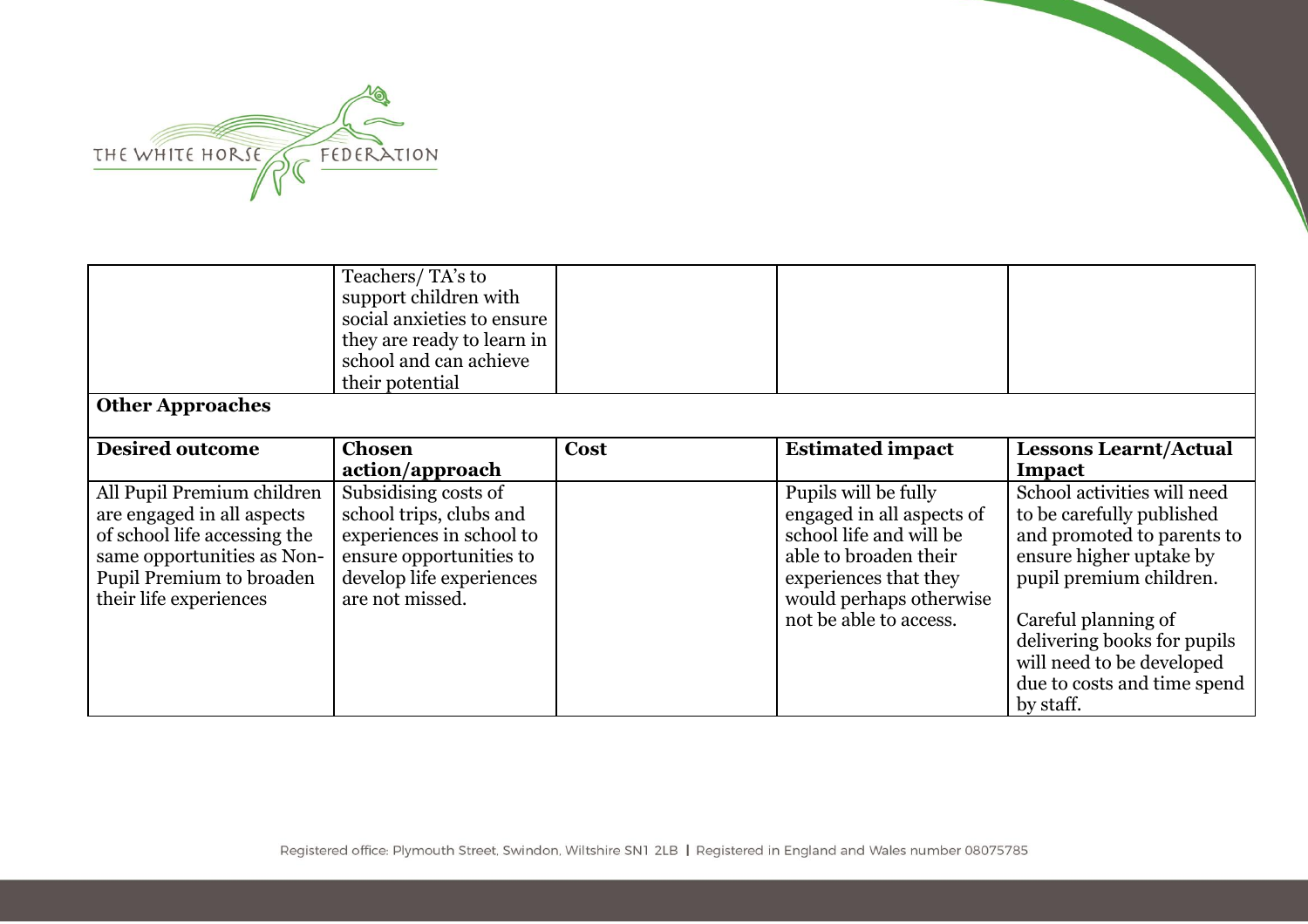

Support During Lockdown/ School Closures

| Desired outcome                             | Chosen action/approach                                                                                                                                                                                                                                   |
|---------------------------------------------|----------------------------------------------------------------------------------------------------------------------------------------------------------------------------------------------------------------------------------------------------------|
| To support our most disadvantaged           | A range of measures were introduced with the aim of minimising the potential widening of the                                                                                                                                                             |
| families during lockdown and school         | attainment gap. These included:                                                                                                                                                                                                                          |
| closures to lessen impact on the attainment | • Phone Calls – Regular phone calls were made to all children (including extra calls for our                                                                                                                                                             |
| gap.                                        | most vulnerable).                                                                                                                                                                                                                                        |
|                                             | Emails – for some parents phone calls were a bit overwhelming and intrusive therefore<br>$\bullet$<br>they preferred email contact and responded much more positively with contact in this<br>way. Social stories and resources were provided via email. |
|                                             | • Food parcels/care packages $-$ Our most vulnerable families were given care packages which<br>included food, and other essentials. These were made by us as a school and parents have<br>collected them or we have dropped them off.                   |
|                                             | • Laptops – Laptops were secured from the LA and given to identified families to support<br>with home learning.                                                                                                                                          |
|                                             | • Learning Packs - For some of our nursery families, we dropped off learning packs to support<br>the children's learning and playing at home                                                                                                             |
|                                             | • Extra contact - In line with government and LA guidance, we made daily contact with some<br>of more identified disadvantaged: children with social worker, previous social worker,<br>identified vulnerable etc. parents have been very grateful.      |